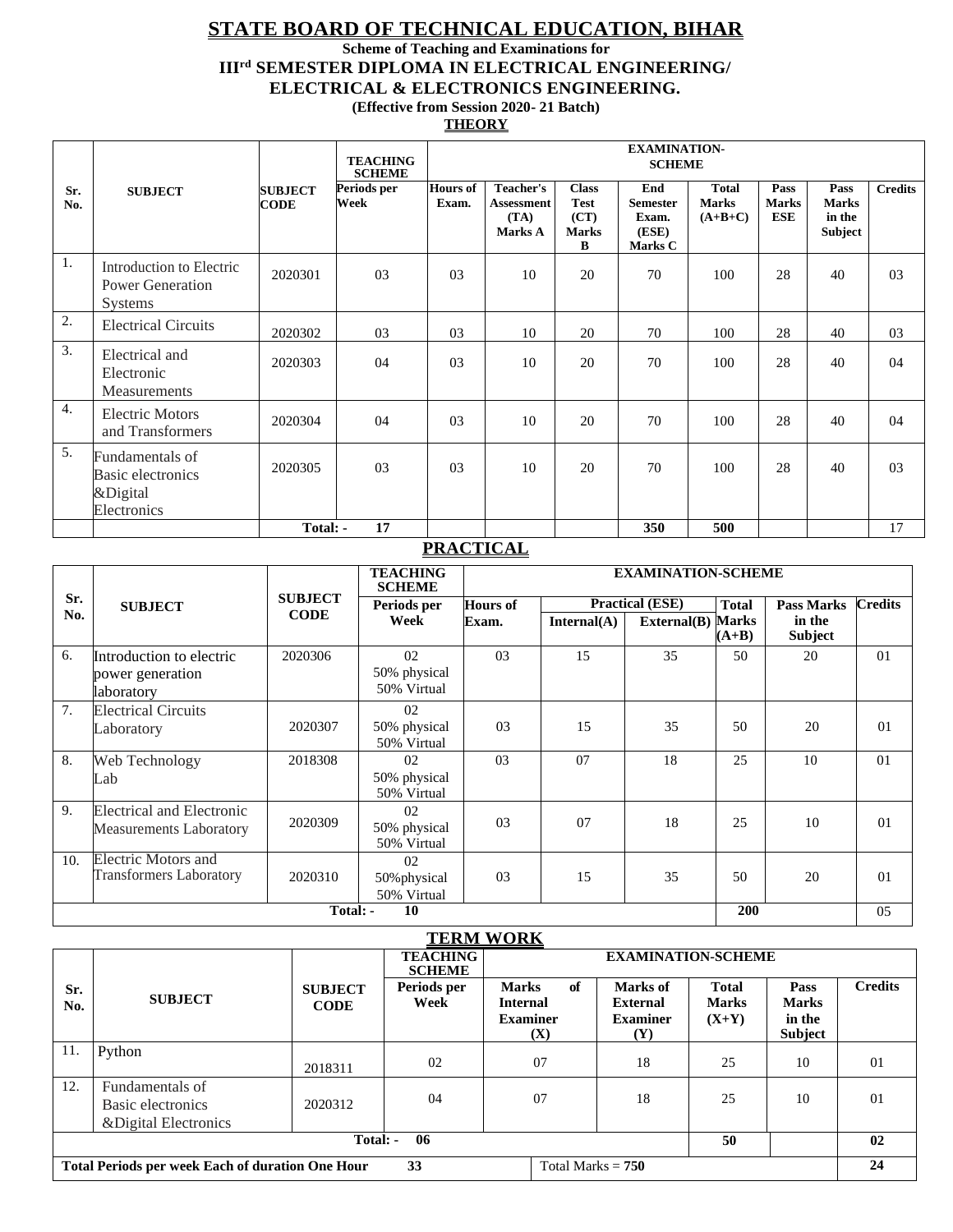## **INTRODUCTION TO ELECTRIC POWER GENERATION SYSTEMS (ELECTRICAL ENGINEERING GROUP)**

| <b>Subject Code</b> |                                | <b>Theory</b> |     |                   |     | C <b>redits</b> |
|---------------------|--------------------------------|---------------|-----|-------------------|-----|-----------------|
| 2020301             | <b>No. of Periods Per Week</b> |               |     | <b>Full Marks</b> | 100 |                 |
|                     |                                | m             | P/S | <b>ESE</b>        | 70  |                 |
|                     | 03                             | 00            |     | 1. LY             | 10  | $\mathbf{0}$ 3  |
|                     |                                | —             | —   | $\alpha$ tr       | 20  |                 |

### **Course Objectives:**

 The aim of this course is to help the student to attain the following industry identified competency through various teaching learning experiences:

- An understanding of basic abstractions of electrical power generations from conventional and nonconventional sources of energy.
- The capability to use abstractions to comprehend and analyze the impact of various system on environments and economics aspects of energy generation.
- Maintain the efficient operation of various electric power generating plants.
- The capability to incorporate the knowledge of electrical power generation in other field of science, engineering and economics.

|            | <b>Name of the Topic</b>                                                                                                                                                                                                                                                                                                                                                                                                                                                       | Hrs./Unit |
|------------|--------------------------------------------------------------------------------------------------------------------------------------------------------------------------------------------------------------------------------------------------------------------------------------------------------------------------------------------------------------------------------------------------------------------------------------------------------------------------------|-----------|
| Unit-I     | Thermal Power Plants: Coal, Gas/ Diesel and Nuclear-based                                                                                                                                                                                                                                                                                                                                                                                                                      |           |
|            | Lay out and working of a typical thermal power plant with steam turbines and electric<br>generators.<br>Properties of conventional fuels used in the energy conversion equipment used in thermal                                                                                                                                                                                                                                                                               | 10        |
|            |                                                                                                                                                                                                                                                                                                                                                                                                                                                                                |           |
|            | powerplants: Coal, Gas/diesel. Nuclear fuels–fusion and fission action safe practices and                                                                                                                                                                                                                                                                                                                                                                                      |           |
|            | working of various thermal power plants: coal-based, gas-based, diesel-based, and nuclear-                                                                                                                                                                                                                                                                                                                                                                                     |           |
|            | based. Functions of the following types of thermal power plants and their major auxiliaries:                                                                                                                                                                                                                                                                                                                                                                                   |           |
|            | Coal fired boilers: fire tube and water tube.                                                                                                                                                                                                                                                                                                                                                                                                                                  |           |
|            | Gas / diesel base combustion engines Types of nuclear reactors: Disposal of nuclear waste and<br>nuclear shielding. Thermal power plants in Bihar.                                                                                                                                                                                                                                                                                                                             |           |
| Unit-II    | <b>Large and Micro-Hydro Power Plants</b>                                                                                                                                                                                                                                                                                                                                                                                                                                      |           |
|            | Energy conversion process of hydro power plant.                                                                                                                                                                                                                                                                                                                                                                                                                                | 8         |
|            | Classification of hydro power plant: High, medium and low head.                                                                                                                                                                                                                                                                                                                                                                                                                |           |
|            | Construction and working of hydro turbines used in different types of hydro power plant:<br>High head – Pelton turbine, medium head – Francis turbine, Low head – Kaplan turbine.<br>Safe Practices for hydro power plants.<br>Different types of micro-hydro turbines for different heads Pelton Francis and Kaplan turbines<br>Locations of these different types of large and micro-hydro power plants in Bihar<br>Potential locations of micro-hydro power plants in Bihar |           |
| Unit - III | <b>Solar and Biomass based Power Plants</b>                                                                                                                                                                                                                                                                                                                                                                                                                                    |           |
|            | Solar Map of India: Global solar power radiation.                                                                                                                                                                                                                                                                                                                                                                                                                              |           |
|            | <b>Solar Power Technology</b>                                                                                                                                                                                                                                                                                                                                                                                                                                                  | 10        |
|            | a. Concentrated Solar Power (CSP) plants, construction and working of Power                                                                                                                                                                                                                                                                                                                                                                                                    |           |
|            | Tower, Parabolic Trough, Parabolic Dish, Fresnel Reflectors                                                                                                                                                                                                                                                                                                                                                                                                                    |           |
|            | b. Solar Photovoltaic (PV) power plant: layout, construction, working.                                                                                                                                                                                                                                                                                                                                                                                                         |           |
|            | C. Biomass-based Power Plants. Layout of a Bio-chemical based (e.g. biogas) power plant:                                                                                                                                                                                                                                                                                                                                                                                       |           |
|            | a. Layout of a Thermo-chemical based (e.g. Municipal waste) power plant                                                                                                                                                                                                                                                                                                                                                                                                        |           |
|            | b. Layout of an Agrochemical based (e.g. bio-diesel) power plant                                                                                                                                                                                                                                                                                                                                                                                                               |           |

Features of the solid, liquid and gas biomasses as fuel for biomass power plant.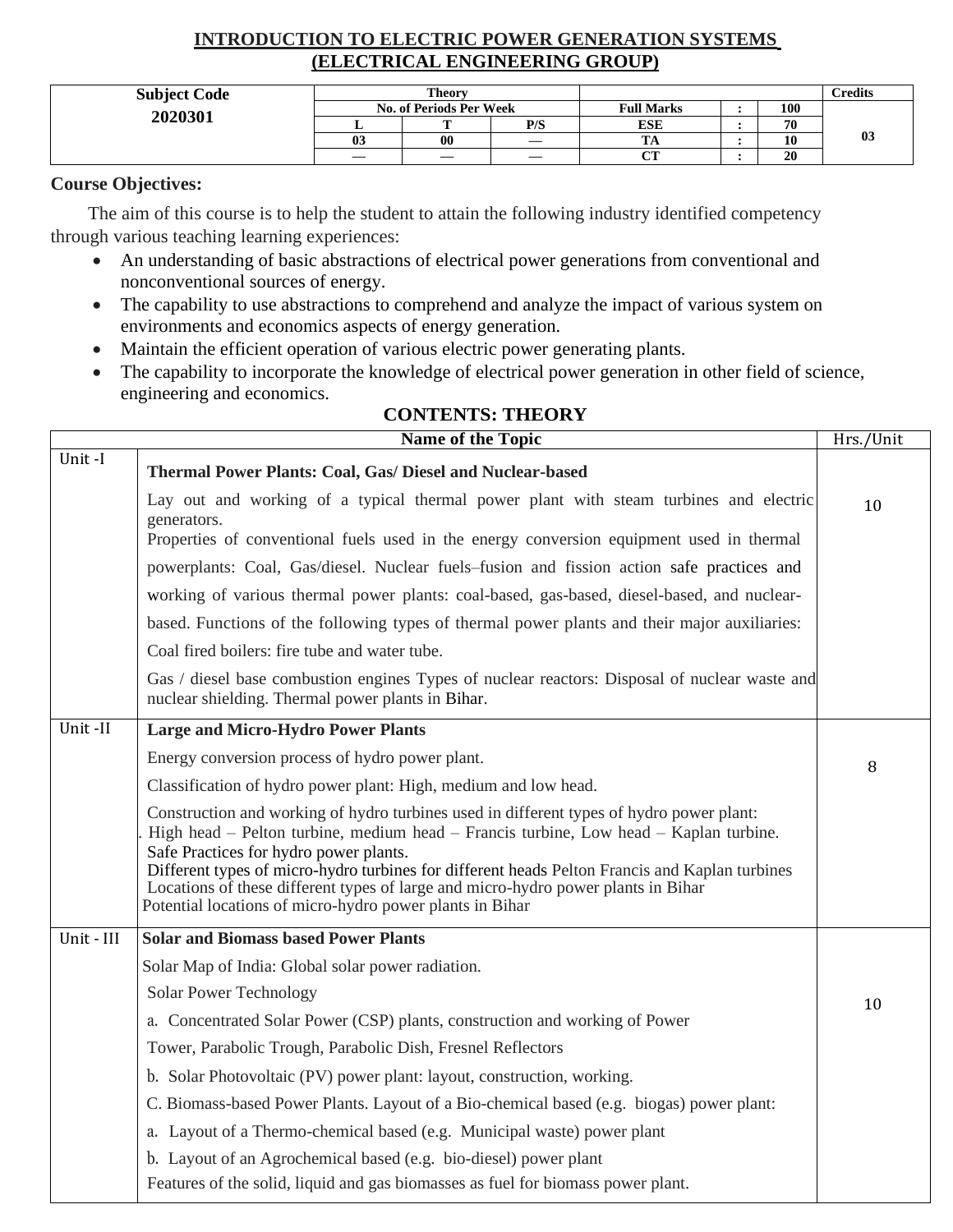| Unit - IV | <b>Wind Power Plants</b>                                                                         |    |
|-----------|--------------------------------------------------------------------------------------------------|----|
|           | Wind Map of India: Wind power density in watts per square meter, Lift and drag                   | 8  |
|           | principle; long path theory. Layout of Horizontal axis large wind power plant: Geared            |    |
|           | wind power plant. Direct-drive wind power plant.                                                 |    |
|           | Salient Features of electric generators used in large wind power plants: Constant                |    |
|           | Speed Electric Generators: Squirrel Cage Induction Generators (SCIG), Wound Rotor                |    |
|           | <b>Induction Generator (WRIG)</b>                                                                |    |
|           | Variable Speed Electric Generators: Doubly-fed induction generator (DFIG) wound rotor            |    |
|           | synchronous generator (WRSG), permanent magnet synchronous generator (PMSG)                      |    |
| Unit - V  | <b>Small Wind Turbines</b>                                                                       |    |
|           | Horizontal axis small wind turbine: direct drive type, components and working Horizontal         |    |
|           | axis small wind turbine: geared type, components and working Vertical axis small wind turbine:   | 4  |
|           | direct drive and geared, components and working Type of towers and installation of small wind    |    |
|           | turbines on roof tops and open fields. Electric generators used in small wind power plants       |    |
| Unit - VI | <b>Economics of Power Generation and Interconnected Power System</b>                             |    |
|           | Related terms: connected load, firm power, cold reserve, hot reserve, spinning reserve. Base     |    |
|           | load and peak load plants; Load curve, load duration curve, integrated duration curve, Cost      | 8  |
|           | of generation: Average demand, maximum demand, demand factor, plant capacity factor,             |    |
|           | plant use factor, diversity factor, load factor and plant load factor. Choice of size and number |    |
|           | of generator units, combined operation of power station. Causes and Impact and reasons of        |    |
|           | Grid system fault: State grid, national grid, brownout and black out; sample blackouts at        |    |
|           | national and international level                                                                 |    |
|           |                                                                                                  |    |
|           | Total                                                                                            | 48 |

1. Power Plant Engineering, by P K Nag. McGraw Hill, New Delhi, ISBN:978-9339204044

- 2. Electrical Power Generation, by Tanmoy Deb, Khanna Publishing House Delhi (Ed.2018)
- 3. Generation of Electrical Energy by B.R. Gupta, Chand &Co New Delhi,
- 4. Electrical Power generation by Dr. S. L. Uppal Khanna Publishers.
- 5. Solar Photovoltaics Fundamentals Technologies and Applications by Solanki, Chetan Singh PHI learning, New Delhi ISBN:9788120351110
- 6. Wind Power Plants and Project Development by T Wizelius Earnest Joshua**–**PHI
- 7. A Course in Electrical Power by JB Gupta S K Katarina and Sons, New Delhi.2014,
- 8. A Course in Electrical Power by Sony Gupta Bhatnagar Dhanpat Rai and Sons

| $\mathbf{Q}$ | Electrical Power Generation                 | Kamal Singh    | <b>FPH</b> |
|--------------|---------------------------------------------|----------------|------------|
| -10.         | Electrical Power Generation                 | Ashirwad Kumar | <b>FPH</b> |
| -11          | Introduction to Electric Generation Systems | Deepak Garg    | <b>FPH</b> |

### **Course Outcomes:**

The theory, practical experiences and relevant soft skills associated with this course are to be taught and so that the student demonstrates the following industry-oriented Cos associated with the above-mentioned competency:

- a) Maintain the optimized working of the thermal power plant.
- b) Maintain the optimized working of large and micro hydro power plants.
- c) Maintain the optimized working of solar and biomass-based power plants.
- d) Maintain the optimized working of wind power plants.
- e) Select the adequate mix of power generation based on economic operation.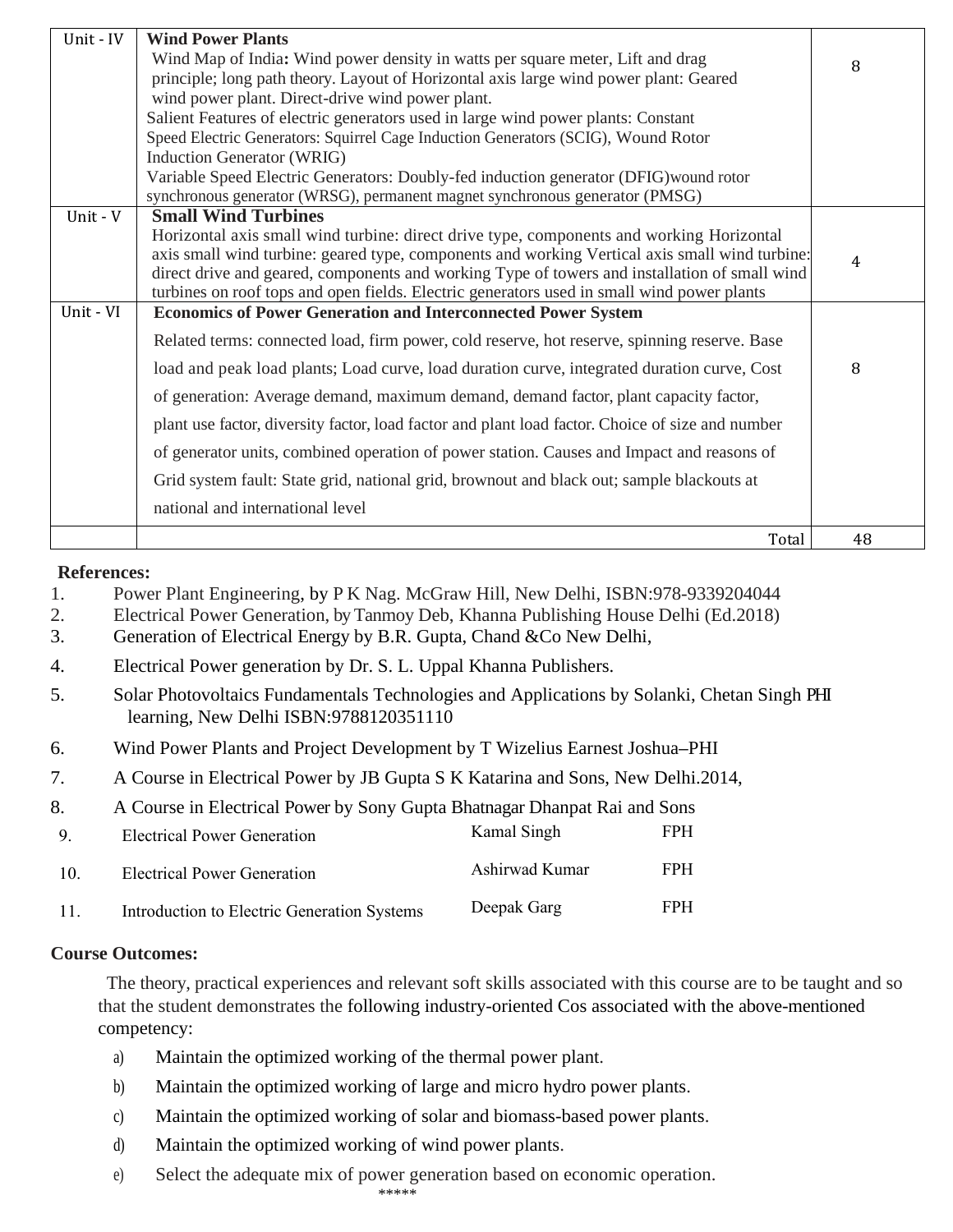## **ELECTRICAL CIRCUITS (ELECTRICAL ENGINEERING GROUP)**

| <b>Subject Code</b> | <b>Theory</b> |                         |     |                   | <b>Credits</b> |    |
|---------------------|---------------|-------------------------|-----|-------------------|----------------|----|
| 2020302             |               | No. of Periods Per Week |     | <b>Full Marks</b> | 100            |    |
|                     |               |                         | P/S | <b>ESE</b>        | 70             | 03 |
|                     | 03            | —                       |     | 1A                | 10             |    |
|                     | —             |                         | —   | CТ                | 20             |    |

## **Course Objectives:**

The aim of this course is to help the student to attain the following industry identified competency through various teaching learning experiences:

- Impart a basic knowledge of electrical quantities such as current, voltage, power, energy and frequency to understand the impact of technology in a global and societal context.
- Provide working knowledge for the analysis of basic DC and AC circuits used in electrical and electronic devices.
- Maintain electrical systems applying AC and DC circuit fundamentals

|           | <b>CONTENTS: THEORY</b>                                                                                             |           |
|-----------|---------------------------------------------------------------------------------------------------------------------|-----------|
|           | <b>Name of the Topic</b>                                                                                            | Hrs./Unit |
| Unit-I    | <b>Single Phase A.C Series Circuits</b>                                                                             |           |
|           | Generation of alternating voltage, Phasor representation of sinusoidal quantities R, L, C                           | 10        |
|           | circuit elements its voltage and current response R-L, R-C, R-L-C combination of A.C                                |           |
|           | series circuit, impedance, reactance, impedance triangle, Power factor, active power,                               |           |
|           | reactive power, apparent power, power triangle and vector diagram                                                   |           |
|           | Resonance, Bandwidth, Quality factor and voltage magnification in series R-L, R-C, R-L-C<br>circuit                 |           |
| Unit-II   | <b>Single Phase A.C Parallel Circuits</b>                                                                           |           |
|           | R-L, R-C and R-L-C parallel combination of A.C. circuits. Impedance reactance phasor diagram,<br>impedance triangle | 10        |
|           | R-L, R-C, R-L-C parallel A.C. circuits power factor active power apparent power reactive power, power<br>triangle   |           |
|           | Resonance in parallel R-L, R-C, R-L-C circuit, Bandwidth, Quality factor and voltage<br>magnification               |           |
| Unit-III  | <b>Three Phase Circuits</b>                                                                                         |           |
|           | Phasor and complex representation of three phase supply Phase                                                       |           |
|           | sequence and polarity                                                                                               | 10        |
|           | Types of three-phase connections, Phase and line quantities in three                                                |           |
|           | phase star and delta system                                                                                         |           |
|           | Balanced and unbalanced load, neutral shift in unbalanced load                                                      |           |
|           | Three phase power, active, reactive and apparent power in star and delta system.                                    |           |
| Unit - IV | <b>Network Reduction and Principles of Circuit Analysis</b>                                                         | 08        |
|           | Source transformation                                                                                               |           |
|           | Star/delta and delta/star transformation, Mesh                                                                      |           |
|           | Analysis<br>Node Analysis                                                                                           |           |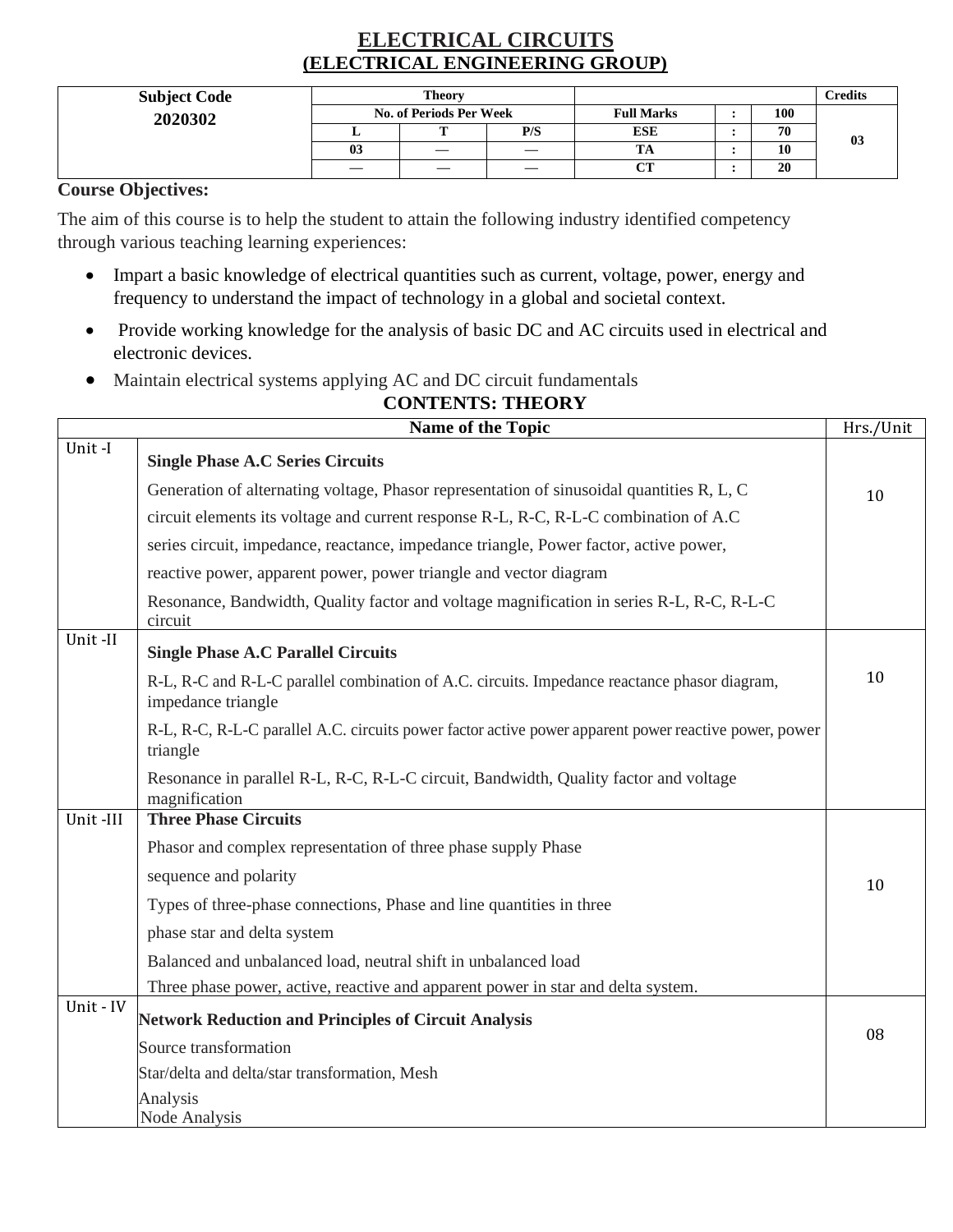| Unit - V | <b>Network Theorems</b>                     |       |    |
|----------|---------------------------------------------|-------|----|
|          | Superposition theorem. Thevenin's           |       |    |
|          | theorem. Norton's theorem                   |       |    |
|          | Maximum power transfer theorem, Reciprocity |       | 10 |
|          | theorem                                     |       |    |
|          | Tellegen's Theorem                          |       |    |
|          | Duality in electric circuits                |       |    |
|          |                                             | Total |    |

- 1. Networks & Systems, by Ashfaq Husain, Khanna Book Publishing, New Delhi.
- 2. Fundamentals of Electrical Network by B. R Gupta Singhal Vandana S. Chand and Co. New Delhi ISBN:978-81-219-2318- 7
- 3. Fundamentals of Electrical Engineering by Saxena, S.B Lal, K .Dasgupta
- 4. A Text Book of Electrical Technology Vol-I by A K Theraja, B.L:Theraja; S.Chand & Co Ram Nagar New Delhi ISBN: 9788121924405
- 5. Circuit and network by A. Sudhakar A.S. Shyamalan, S. Palli;, McGraw Hill Education, New Delhi,ISBN:978-93-3921- 960-4
- 6. Electric Circuits by Bell, David A. Oxford University Press New Delhi, ISBN:978-01-954-2524-6
- 7. Introductory circuit Analysis by R.L Boylested, Wheeler, New Delhi, ISBN:978-00-231-3161-5
- 8. Basic Electrical Engineering by V.N. Mittel Arvind Mittel, McGraw Hill Education, Noida, ISBN:978- 00-705-9357-2
- 9. Electric Circuit Analysis, by A.K. CHAKRAVARTI Dhan pat rai publication.
- 10. Circuit theory by S Saliva Hanan, S. Pravin Kumar, Vikas Publishing House Pvt. Ltd, Noida; ISBN:978-93259- 7418-0

| 11. Electrical Circuits & Network | Umesh Kumar | <b>FPH</b> |
|-----------------------------------|-------------|------------|
| 12. Electrical Circuits           | O.P.Sharma  | <b>FPH</b> |

### **Course Outcomes:**

The theory, practical experiences and relevant soft skills associated with this course are to be taught and implemented, so that the student demonstrates the following industry-oriented Cos associated with the abovementioned competency:

- a) Trouble shoot problems related to single phase A.C series circuits.
- b) Trouble shoot problems related to single phase A.C parallel circuits.
- c) Trouble shoot problems related to three phase circuits.
- d) Use principles of circuit analysis to trouble shoot electric circuits.
- e) Apply network theorems to troubleshoot electric circuits.

\*\*\*\*\*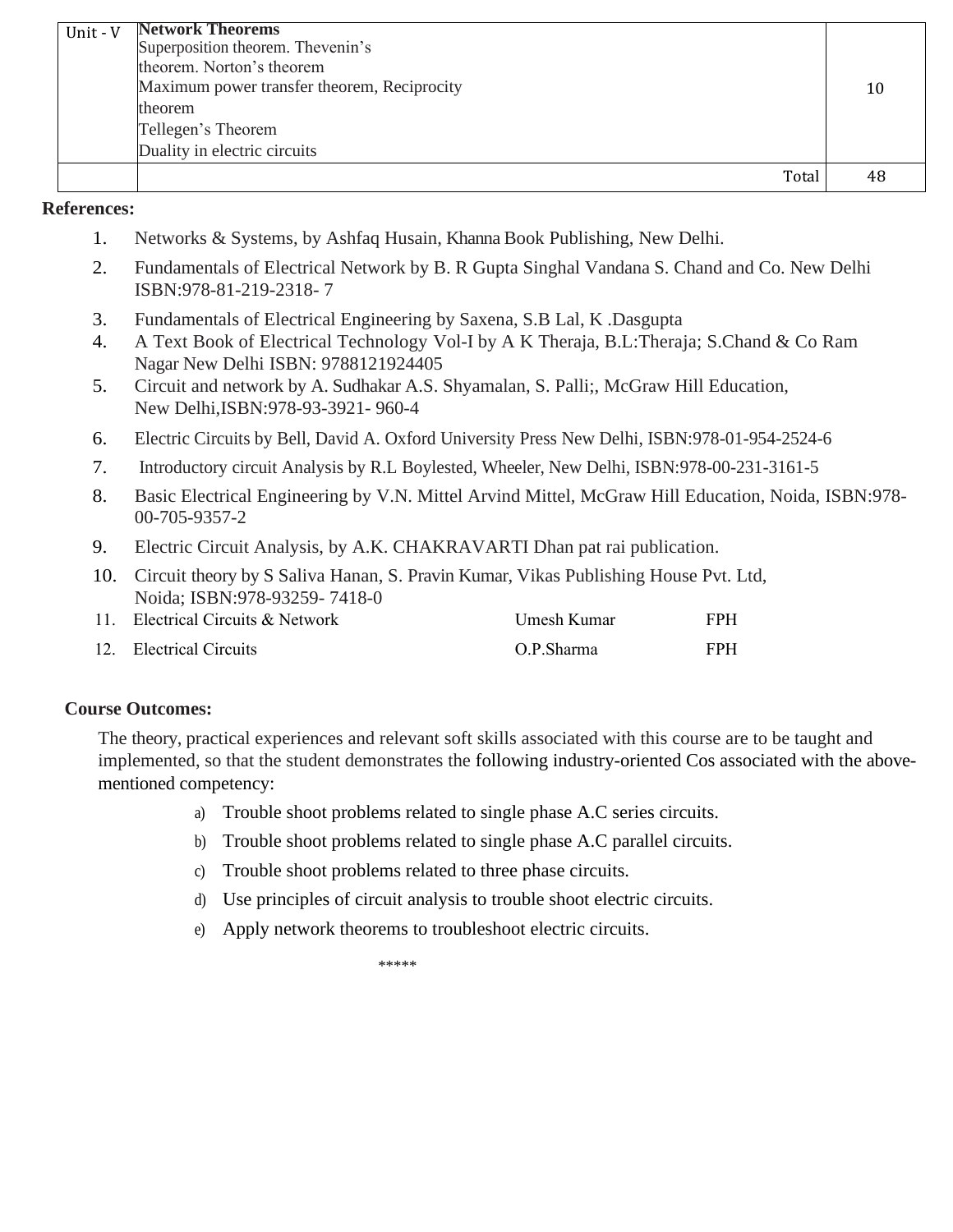## **ELECTRICAL AND ELECTRONIC MEASUREMENTS (ELECTRICAL ENGINEERING GROUP)**

| <b>Subject Code</b> |    | <b>Theory</b>           |     |                   |     | <b>Credits</b> |
|---------------------|----|-------------------------|-----|-------------------|-----|----------------|
| 2020303             |    | No. of Periods Per Week |     | <b>Full Marks</b> | 100 |                |
|                     |    |                         | P/S | <b>ESE</b>        | 70  | -04            |
|                     | 04 | $\hspace{0.05cm}$       |     | TA                | 10  |                |
|                     |    |                         |     | $\alpha$<br>ິ     | 20  |                |

### **Course Objectives:**

The aim of this course is to help the student to attain the following industry identified competency through various teaching learning experiences:

Identify the various parameters that are measurable in electronic instrumentation.

- Employ appropriate instruments to measure given sets of parameters.
- Practice the construction of testing and measuring set up for electronic systems.
- To have a deep understanding about instrumentation concepts which can be applied to Control systems.
- Use relevant measuring instrument in different electrical applications.

| Chapter                           | Name of the Topic                                                                                                                                                          | Hrs./Unit |
|-----------------------------------|----------------------------------------------------------------------------------------------------------------------------------------------------------------------------|-----------|
| Unit -I                           | <b>Fundamentals of Measurements</b>                                                                                                                                        |           |
|                                   | Measurement: Significance, units, fundamental quantities and standards                                                                                                     | 08        |
|                                   | <b>Classification of Instrument Systems:</b>                                                                                                                               |           |
|                                   | Null and deflection type instruments Absolute and secondary instruments                                                                                                    |           |
|                                   | Analog and digital instruments                                                                                                                                             |           |
|                                   | Static and dynamic characteristics, types of errors                                                                                                                        |           |
|                                   | Calibration: need and procedure                                                                                                                                            |           |
|                                   | Classification of measuring instruments: indicating, recording and integrating instruments.                                                                                |           |
| $\overline{Unit} - \overline{II}$ | Essential requirements of an indicating instruments                                                                                                                        |           |
|                                   | <b>Measurement of voltage and current</b>                                                                                                                                  |           |
|                                   | DC Ammeter: Basic, Multi range, Universal shunt,                                                                                                                           |           |
|                                   | DC Voltmeter: Basic, Multi-range, concept of loading effect and sensitivity. AC                                                                                            | 10        |
|                                   | voltmeter: Rectifier type (half wave and full wave)                                                                                                                        |           |
|                                   | CT and PT: construction, working and applications.                                                                                                                         |           |
|                                   | Clamp-on meter.                                                                                                                                                            |           |
| Unit -III                         | <b>Measurement of Electric Power</b>                                                                                                                                       |           |
|                                   | Analog meters: Permanent magnet moving coil (PMMC) and Permanent magnet<br>moving iron (PMMI) meter, their construction, working, salient features, merits and<br>demerits |           |
|                                   | Dynamometer type wattmeter: Construction and working                                                                                                                       | 16        |
|                                   | Range: Multiplying factor and extension of range using CT and PT Errors and compensations.                                                                                 |           |
|                                   | Active and reactive power measurement: One, two and three wattmeter method.                                                                                                |           |
|                                   | Effect of Power factor on wattmeter reading in two wattmeter method.                                                                                                       |           |
|                                   | Maximum Demand indicator                                                                                                                                                   |           |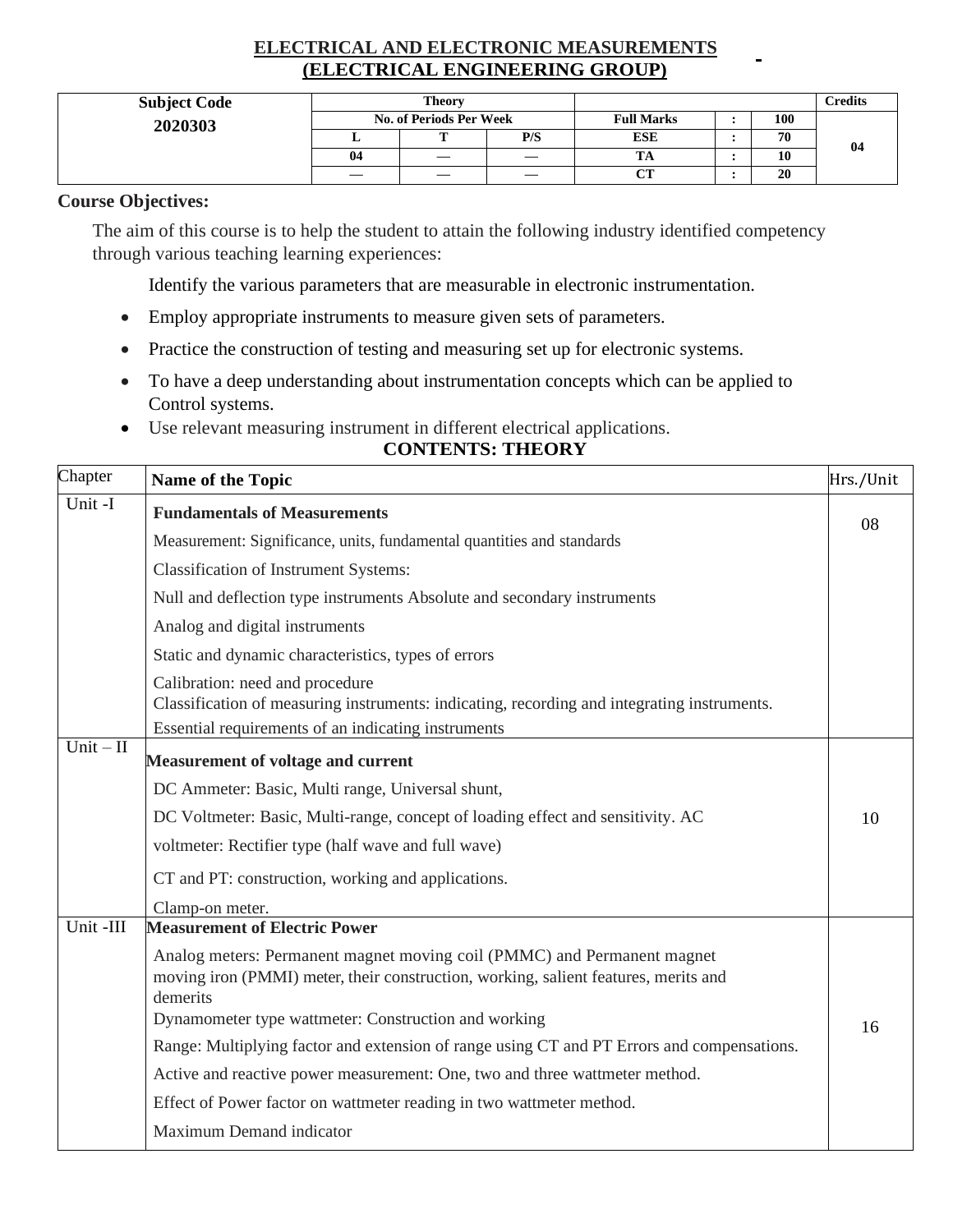| Unit -IV | <b>Measurement of Electric Energy</b>                                                                                                                                                                                                                                                   |    |
|----------|-----------------------------------------------------------------------------------------------------------------------------------------------------------------------------------------------------------------------------------------------------------------------------------------|----|
|          | Single and three phase electronic energy meter: Constructional features and working principle.                                                                                                                                                                                          |    |
|          | Errors and their compensations.                                                                                                                                                                                                                                                         | 04 |
|          | Calibration of single-phase electronic energy meter using direct loading.                                                                                                                                                                                                               |    |
| Unit-V   | <b>Circuit Parameter Measurement, CRO and Other Meters</b>                                                                                                                                                                                                                              |    |
|          | Measurement of resistance:                                                                                                                                                                                                                                                              |    |
|          | Low resistance: Kelvin's double bridge,                                                                                                                                                                                                                                                 | 08 |
|          | Medium Resistance: Voltmeter and ammeter method                                                                                                                                                                                                                                         |    |
| Unit -VI | High resistance: Megger and Ohm meter: Series and shunt                                                                                                                                                                                                                                 |    |
|          | Measurement of inductance using Anderson bridge (no derivation and phasor diagram) Measurement                                                                                                                                                                                          |    |
|          | of capacitance using Schering bridge (no derivation and phasor diagram) Single beam/single trace                                                                                                                                                                                        | 18 |
|          | CRO, Digital storage Oscilloscope: Basic block diagram, working,<br>Cathode ray tube, electrostatic deflection, vertical amplifier, time base generator, horizontal<br>amplifier, measurement of voltage/ amplitude/ time period/ frequency/ phase angle delay line,<br>specifications. |    |
|          | Other meters: Earth tester, Digital Multimeter; L-C-R meter, Frequency meter (ferromagnetic and<br>Weston type), Phase sequence indicator, power factor meter (single phase and three phase<br>dynamometer type), Synchroscope, Tri-vector meter.                                       |    |
|          | Signal generator: need, working and basic block diagram.                                                                                                                                                                                                                                |    |
|          | Function generator: need, working and basic block diagram, function of symmetry.                                                                                                                                                                                                        | 64 |
|          | Total                                                                                                                                                                                                                                                                                   |    |

- 1. A Text Book of Electrical Technology Vol-I (Basic Electrical Engg.) by A.K., Theraja B. L,Theraja S.Chand and Co. New Delhi, ISBN:9788121924405
- 2. Basic Electrical Engineering Mittle by V.N. McGraw-Hill New Delhi, ISBN:978-0-07-0088572-5,
- 3. Edward Hughes, Electrical Technology, Pearson Education, New Delhi, ISBN-13: 978-0582405196
- 4. Electrical and Electronic Measurement and Instrumentation, R. KRajput, S.Chand and Co. New Delhi, ISBN :9789385676017
- 5. Electrical and Electronics Measurement sand Instrumentation. By A.K.Sawhney Dhanpat Rai and Sons, New Delhi, ISBN :9780000279744
- 6. Electrical Measurements and Measuring Instruments by N.V. Suryanarayana S. Chand and Co. New Delhi, ISBN:8121920116

| 7 <sub>1</sub> | Electrical Measurements                | S.N. Bhargava   | FPH. |
|----------------|----------------------------------------|-----------------|------|
|                | 8. Electrical Measurements             | Aashirvad Kumar | FPH. |
| Q              | Electrical and Electronic Measurements | Deepak Kumar    | FPH. |

### **Course outcomes:**

The theory, practical experiences and relevant soft skills associated with this course are to be taught and implemented, so that the student demonstrates the following industry-oriented Cos associated with the above-mentioned competency:

- a) Check the working of the electrical measuring instrument.
- b) Use different types of measuring instruments for measuring voltage and current.
- c) Use different types of measuring instruments for measuring electric power
- d) Use different types of measuring instruments for measuring electric energy.
- e) Use different types of electrical instruments for measuring various ranges of electrical parameters.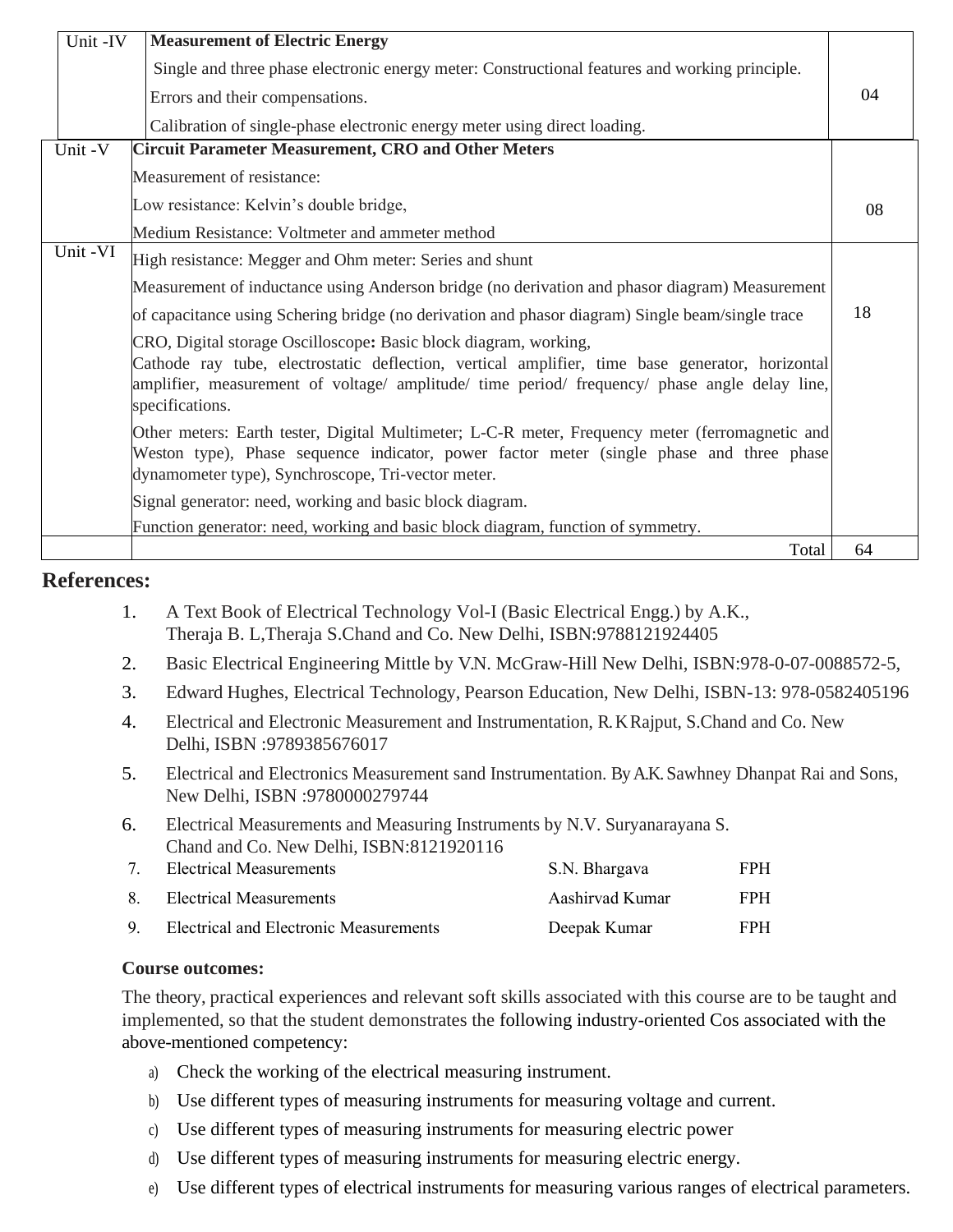## **ELECTRIC MOTORS AND TRANSFORMERS (ELECTRICAL ENGINEERING GROUP)**

| <b>Subject Code</b> | <b>Theory</b>           |           |     |                   |  |     | Credits |
|---------------------|-------------------------|-----------|-----|-------------------|--|-----|---------|
| 2020304             | No. of Periods Per Week |           |     | <b>Full Marks</b> |  | 100 |         |
|                     |                         | <b>TT</b> | P/S | ESE               |  | 70  | 04      |
|                     | 04                      |           |     | TA                |  | 10  |         |
|                     |                         |           |     | $\alpha$ tt<br>U  |  | 20  |         |

**Course Objectives:**

The aim of this course is to help the student to attain the following industry identified competency through various teaching learning experiences:

- Provide the basic concept of DC machines and Transformers.
- Develop the skills of the students in the areas of machines and transformers by identifying the current problem in the industries and bring solutions through research.
- Diagnose the condition of DC machines and Transformers.
- Maintain electric motors and transformers.

| Chapter   | Name of the topic                                                                                                                                              | Hrs./Unit |
|-----------|----------------------------------------------------------------------------------------------------------------------------------------------------------------|-----------|
| Unit -I   | <b>DC</b> Generators                                                                                                                                           |           |
|           | DC generator: construction, parts, materials and their functions.                                                                                              | 12        |
|           | Principle of operation of DC generator: Fleming's right hand rule, schematic diagrams,                                                                         |           |
|           | E.M.F. equation of generator, armature reaction, commutation. Applications of DC                                                                               |           |
|           | generators. Classification of measuring instruments: indicating, recording                                                                                     |           |
|           | and integrating instruments.                                                                                                                                   |           |
| Unit - II | D.C. Motors                                                                                                                                                    |           |
|           | DC motor: Types of DC motors. Fleming's left-hand rule, Principle of operation of, Back<br>E.M.F and its significance, Voltage equation of DC motor.           |           |
|           | Torque and Speed; Armature torque, Shaft torque, BHP, Brake test, losses, efficiency. DC                                                                       |           |
|           | motor starters: Necessity, two point and three-point starters.                                                                                                 |           |
|           | Speed control of DC shunt and series motor: Flux and Armature control.                                                                                         | 14        |
|           | Brushless DC Motor: Construction and working.                                                                                                                  |           |
| Unit-III  | <b>Single Phase Transformers</b>                                                                                                                               |           |
|           | Types of transformers: Shell type and core type; Construction: Parts and functions,<br>materials used for different parts: CRGO, CRNGO, HRGO, amorphous cores, | 14        |
|           | Transformer: Principle of operation, EMF equation of transformer: Derivation, Voltage trans-                                                                   |           |
|           | formation ratio, Significance of transformer ratings Transformer No-load and on-load phasor                                                                    |           |
|           | diagram, Leakage reactance, Equivalent circuit of transformer: Equivalent resistance and                                                                       |           |
|           | reactance. Voltage regulation and Efficiency: Direct loading OC/SC method, All day efficiency.                                                                 |           |
| Unit -IV  | <b>Three Phase Transformers</b>                                                                                                                                |           |
|           | Bank of three single phase transformers, Single unit of three phase transformer Distribution<br>and Power transformers.                                        | 16        |
|           | Construction, cooling, three phase transformers connections as per IS:2026 (part IV)-                                                                          |           |
|           | 1977, Three phase to two phase conversion (Scott Connection), Selection of transformer                                                                         |           |
|           | as per IS: 10028 (Part I)-1985, Criteria for selection of distribution transformer, and                                                                        |           |
|           | power transformer, Amorphous Core type Distribution Transformer, Specifications of                                                                             |           |
|           | three- phase distribution transformers as per IS:1180 (part I)-1989                                                                                            |           |
|           | Need of parallel operation of three phase transformer, Conditions for parallel operation.                                                                      |           |
|           | Polarity tests on mutually inductive coils and single-phase transformers; Polarity test, Phasing<br>out test on Three-phase transformer                        |           |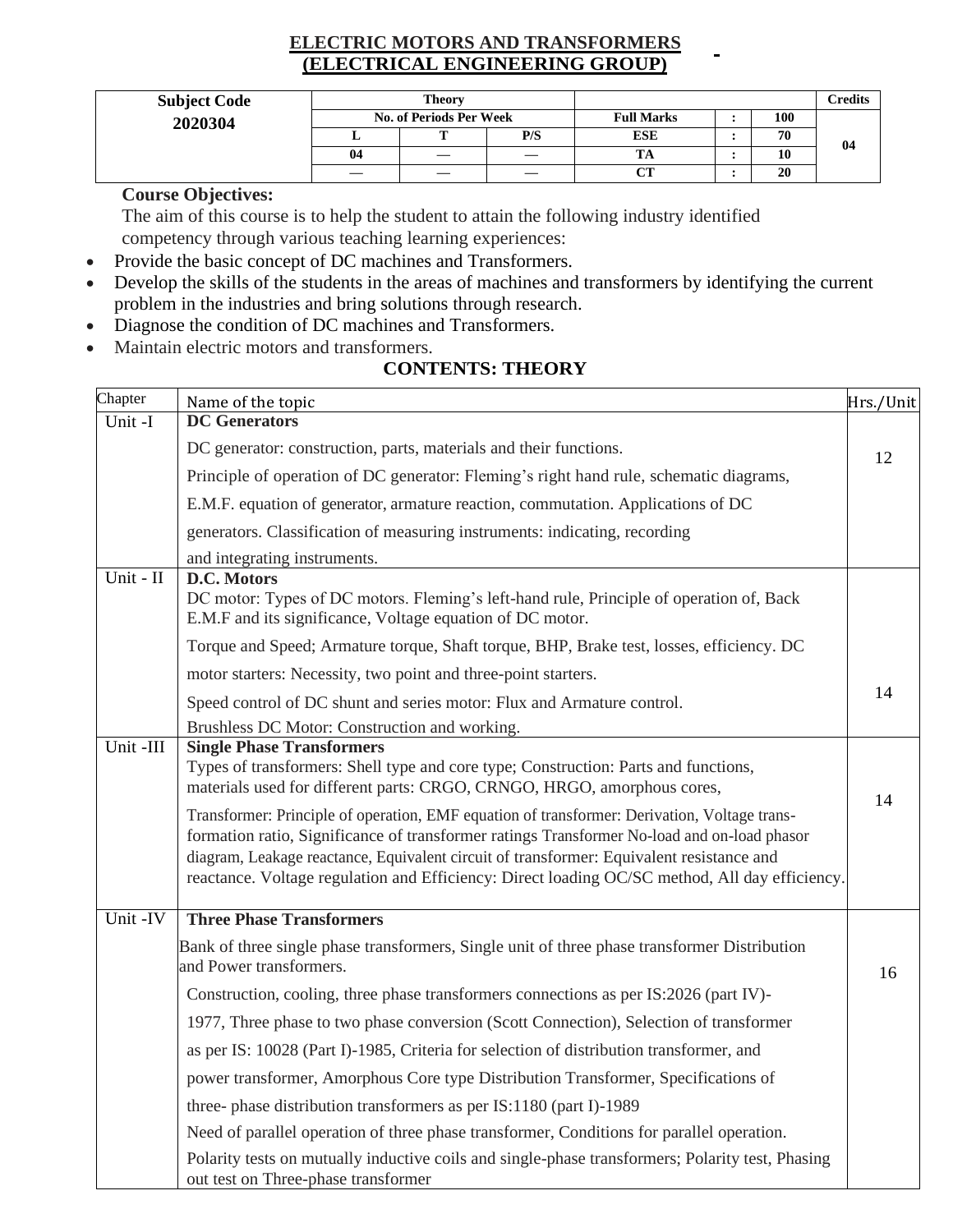| Unit -V | <b>Special Purpose Transformers</b>                                                                                  |              |     |
|---------|----------------------------------------------------------------------------------------------------------------------|--------------|-----|
|         | Single phase and three phase auto transformers: Construction, working and applications.                              |              | -08 |
|         | Instrument Transformers: Construction, working and applications of Current transformer and<br>Potential transformer. |              |     |
|         | Isolation transformer: Constructional Features and applications.                                                     |              |     |
|         | Single phase welding transformer: constructional features and applications. Pulse transformer:                       |              |     |
|         | constructional features and applications.                                                                            |              |     |
|         | 'K' factor of transformers: overheating due to non-linear loads and harmonics.                                       |              |     |
|         |                                                                                                                      | Tot <i>a</i> |     |

| Electrical Machines, Vol- I, II by G.C. Garg & P.S. Bimbhra, Khanna Book |
|--------------------------------------------------------------------------|
| Publishing House(ISBN: 978-9386173-447, 978-93-86173-607), New Delhi     |

- 2. Mittle,V.N.andMittle,Arvind.,BasicElectricalEngineering,McGrawHillEducation,New Delhi,ISBN: 9780070593572
- 3. Electrical Machines by D.P Kothari .and Nagrath, I.J.McGraw Hill Education. New Delhi, ISBN: 9780070699670
- 4. Electrical Machines by J.B. Gupta McGraw Hill Education, New Delhi,ISBN:9789332902855
- 5. Principle so Electrical Machines by Rohit Mehta, and V.K.Mehta,S.ChandandCo.Ltd.,NewDelhi,ISBN: 9788121930888
- 6. Electrical Technology Vol-II (A C and DC machines) by B.L. Theraja, S.Chand and Co. Ltd., New Delhi, ISBN: 9788121924375
- 7. Electrical Machines Theory and Practice, M.N. Bandyopadhyay, PHI Learning Pvt.Ltd.,New Delhi, ISBN: 9788120329973Vi
- 8. DC Machines and Transformers by K.Murugesh Kumar,ISBN:9788125916055
- 9. Electric Motors and Transformers Deepak Kumar FPH

## **Course outcomes:**

The theory, practical experiences and relevant soft skills associated with this course are to be taught and implemented, so that the student demonstrates the following industry-oriented Co associated with the above-mentioned competency:

- a) Maintain different types of DC generators
- b) Maintain different types of DC motors.
- c) Maintain single phase transformer.
- d) Maintain three phase transformers.
- e) Maintain different types of special purpose transformers used in different applications.

\*\*\*\*\*\*\*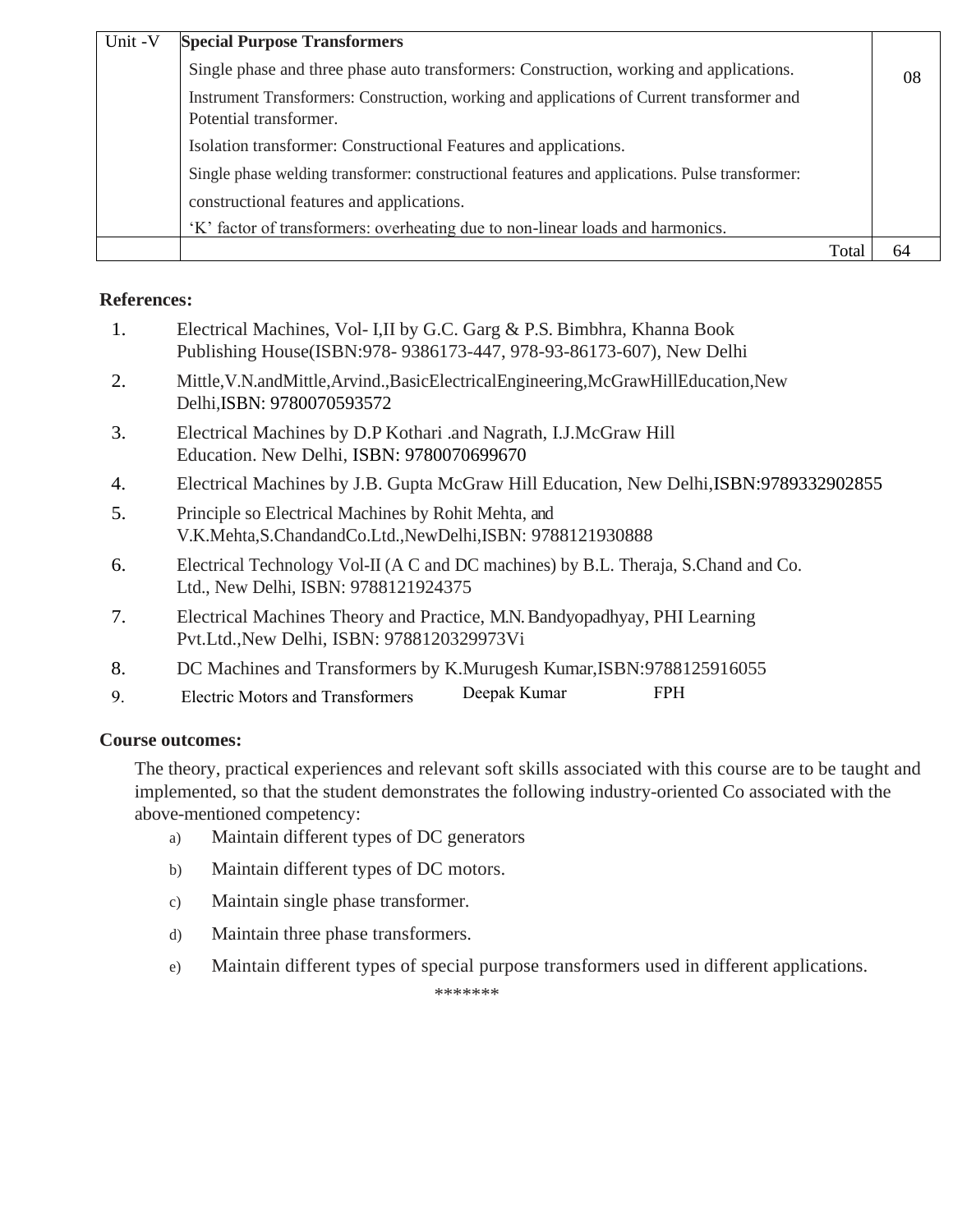## **Fundamental of Basic Electronics & Digital Electronics (ELECTRICAL ENGINEERING GROUP)**

| <b>Subject Code</b> | <b>Theory</b>  |                                |     |                   |  |     | <b>Predits</b> |
|---------------------|----------------|--------------------------------|-----|-------------------|--|-----|----------------|
| 2020305             |                | <b>No. of Periods Per Week</b> |     | <b>Full Marks</b> |  | 100 |                |
|                     |                |                                | P/S | <b>ESE</b>        |  | 70  | 03             |
|                     | 0 <sup>3</sup> | 00                             |     | m                 |  | 10  |                |
|                     |                |                                |     | $\alpha$          |  | 20  |                |

**Course Learning Objectives:**

- To acquire the basic knowledge of digital logic levels and application of knowledge to understand digital electronics circuits.
- To prepare students to perform the analysis and design of various digital electronic circuits.

|            | Name of the topic                                                                                                                                                                                                                                                                                                                                                                                                                                                                                                                  | Hrs./Unit |
|------------|------------------------------------------------------------------------------------------------------------------------------------------------------------------------------------------------------------------------------------------------------------------------------------------------------------------------------------------------------------------------------------------------------------------------------------------------------------------------------------------------------------------------------------|-----------|
| Unit-I     | Boolean Algebra & Logic Gates                                                                                                                                                                                                                                                                                                                                                                                                                                                                                                      |           |
|            | Introduction to different Number systems: Binary, Octal, Decimal & Hexadecimal & their Conversion<br>from one another                                                                                                                                                                                                                                                                                                                                                                                                              | 8         |
|            | Rules and Laws of Boolean Algebra - DE Morgan's Law                                                                                                                                                                                                                                                                                                                                                                                                                                                                                |           |
|            | Logic Gates: AND, OR, NOT, NAND, NOR, XOR, XNOR, Symbolic representation & Truth Table                                                                                                                                                                                                                                                                                                                                                                                                                                             |           |
|            | Karnaugh Maps (K-Maps) & its use for simplification of simple Boolean expressions                                                                                                                                                                                                                                                                                                                                                                                                                                                  |           |
| Unit-II    | <b>Combinational Logic Circuit</b>                                                                                                                                                                                                                                                                                                                                                                                                                                                                                                 |           |
|            | Arithmetic Circuits: Addition, Subtraction, 1's Compliment, 2's compliment, Half Adder, Full Adder,<br>Half subtractor, full subtractor                                                                                                                                                                                                                                                                                                                                                                                            | 6         |
|            | Encoder, Decoder                                                                                                                                                                                                                                                                                                                                                                                                                                                                                                                   |           |
|            | Multiplexer, Demultiplexer                                                                                                                                                                                                                                                                                                                                                                                                                                                                                                         |           |
|            |                                                                                                                                                                                                                                                                                                                                                                                                                                                                                                                                    |           |
| Unit - III | Sequential Logic Circuit & Data Converter                                                                                                                                                                                                                                                                                                                                                                                                                                                                                          |           |
|            | Flip Flops: SR, JK, T & D Flip flops (Truth Table & Excitation table only)                                                                                                                                                                                                                                                                                                                                                                                                                                                         | 10        |
|            | Counters: Introduction to Up/Down Counter, Ripple Counter, Ring Counter                                                                                                                                                                                                                                                                                                                                                                                                                                                            |           |
|            | Registers: Definition and Types                                                                                                                                                                                                                                                                                                                                                                                                                                                                                                    |           |
|            | Data Converter: Digital to Analog and Analog to Digital Converters                                                                                                                                                                                                                                                                                                                                                                                                                                                                 |           |
| Unit - IV  | Semiconductor diode: Rectifying diode Review of P-type and N-type semiconductor Junction<br>of P-type & N type i.e., PN junction Barrier voltage, depletion region, Junction Capacitance.<br>Forward biased & reversed biased junction Diode symbol, circuit diagram for V/S<br>characteristics (forward & reversed) Characteristics of PN junction diode Specifications: -<br>Forward voltage drop, Reversed saturation current, maximum forward current, power<br>dissipation, Package view of diodes of different power ratings | 12        |
| Unit - V   | <b>Bipolar Junction Transistor (BJT):</b>                                                                                                                                                                                                                                                                                                                                                                                                                                                                                          |           |
|            | NPN and PNP Transistor – Operation and characteristics                                                                                                                                                                                                                                                                                                                                                                                                                                                                             | 6         |
|            | CB, CE, CC Configuration – characteristics and working<br><b>Biasing of BJT:</b>                                                                                                                                                                                                                                                                                                                                                                                                                                                   |           |
|            | Introduction, need of biasing, concept of dc load line, selection of                                                                                                                                                                                                                                                                                                                                                                                                                                                               |           |
|            | operating point (Q point), need of stabilization of Q point, (thermal                                                                                                                                                                                                                                                                                                                                                                                                                                                              |           |
|            | run away concept)                                                                                                                                                                                                                                                                                                                                                                                                                                                                                                                  |           |
|            | Types of biasing circuits: Fixed biased circuit, Base biased with emitter feedback, Base                                                                                                                                                                                                                                                                                                                                                                                                                                           |           |
|            | biased with collector feedback, Voltage divider, Emitter biased                                                                                                                                                                                                                                                                                                                                                                                                                                                                    |           |
| Unit - VI  | <b>Field Effect Transistor (FET):</b>                                                                                                                                                                                                                                                                                                                                                                                                                                                                                              |           |
|            | FET – Working Principle, Classification,                                                                                                                                                                                                                                                                                                                                                                                                                                                                                           | 6         |
|            | MOSFET Small Signal model, N-Channel/P-Channel MOSFETs - characteristics,                                                                                                                                                                                                                                                                                                                                                                                                                                                          |           |
|            | enhancement and depletion mode, MOFET as a Switch, Common Source Amplifiers                                                                                                                                                                                                                                                                                                                                                                                                                                                        |           |
|            | Uni-Junction Transistor - equivalent circuit and operation                                                                                                                                                                                                                                                                                                                                                                                                                                                                         |           |
|            | Total                                                                                                                                                                                                                                                                                                                                                                                                                                                                                                                              | 48        |
|            |                                                                                                                                                                                                                                                                                                                                                                                                                                                                                                                                    |           |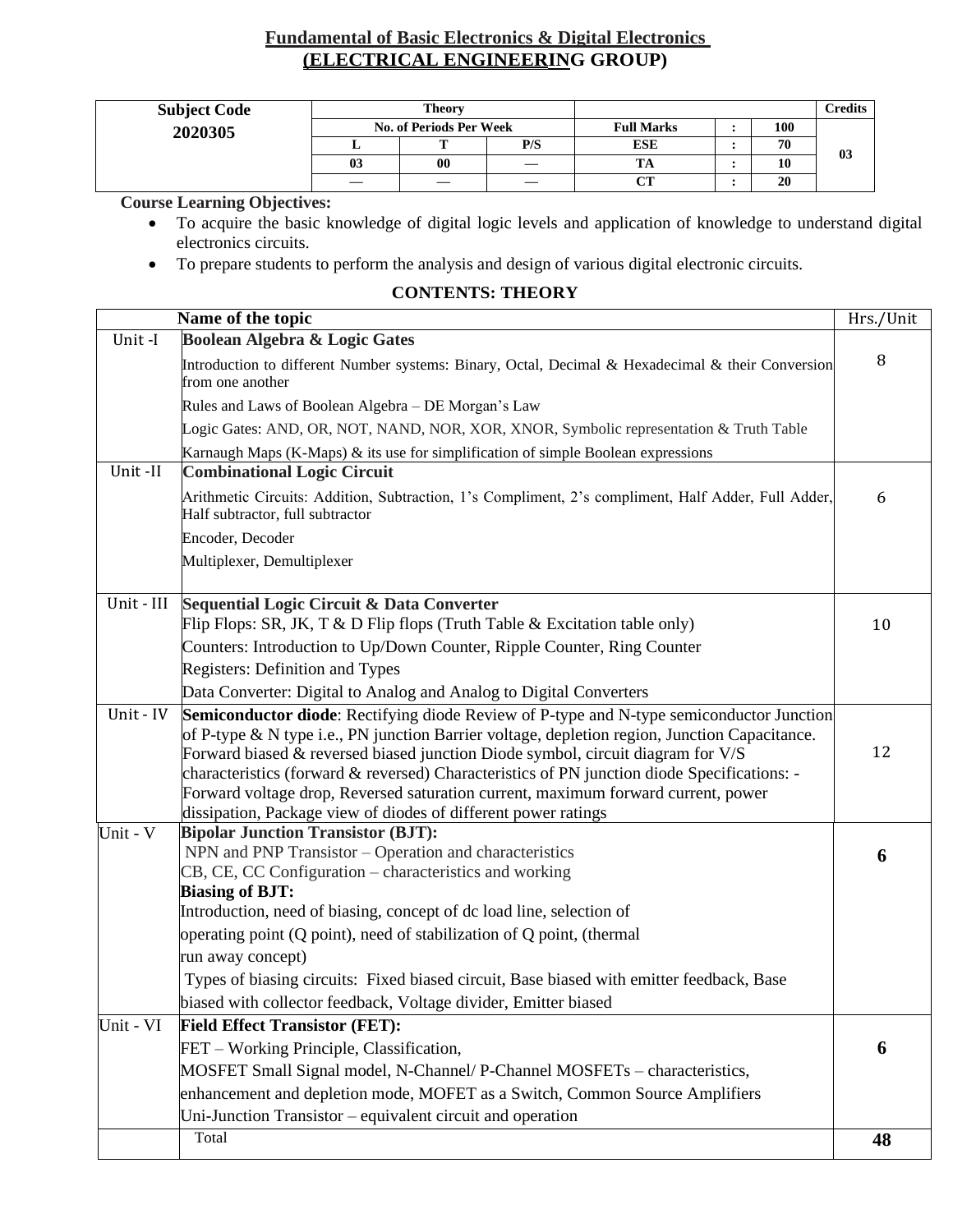#### **Reference Books:**

- 1. Digital principles & Applications, Albert Paul Malvino & Donald P. Leach, McGraw Hill Education; Eighth edition ISBN: 978-9339203405
- 2. Digital Electronics, RogerL.Tokheim Macmillian, McGraw-Hill Education (ISE Editions); International 2 Revised edition ISBN: 978-0071167963
- 3. Digital Electronics an introduction to theory and practice, William H. Gothmann, Prentice Hall India Learning Private Limited; 2 editions, ISBN: 978-8120303485
- 4. Electronics Devices and circuit theory, Boyestad & Nashel sky, Pearson Education India; 11 edition (2015), ISBN: 978-9332542600
- 5. Electronic Devices and Circuits, S. Salivahanan and N. Suresh Kumar, McGraw Hill Education; Fourth edition (1 July2017) ISBN: 978-9339219505
- 6. Electronics Devices & Circuits,Jacob Millman, McGraw Hill Education; 4 edition (2015), ISBN: 978- 9339219543
- 7. Bell Electronics Devices & Circuits by J. David Prentice Hall of India
- 8. Basic Electronics **Amit kumar** FPH 9. Fundamentals of Basic Electronics **Same Example 3 Umesh Kumar** FPH

### **Course Outcomes**

After studying this course, the students would gain enough knowledge

1. Have a thorough understanding of the fundamental concepts and techniques used in digital electronics.

2. To understand and examine the structure of various number systems and its application in digital design.

- 3. The ability to understand, analyze and design various combinational and sequential circuits.
- 4. Ability to identify basic requirements for a design application and propose a cost-effective solution.
- 5. The ability to identify and prevent various hazards and timing problems in a digital design.
- 6. To develop skill for building and troubleshooting digital circuits.

**\*\*\*\*\*\*\*\***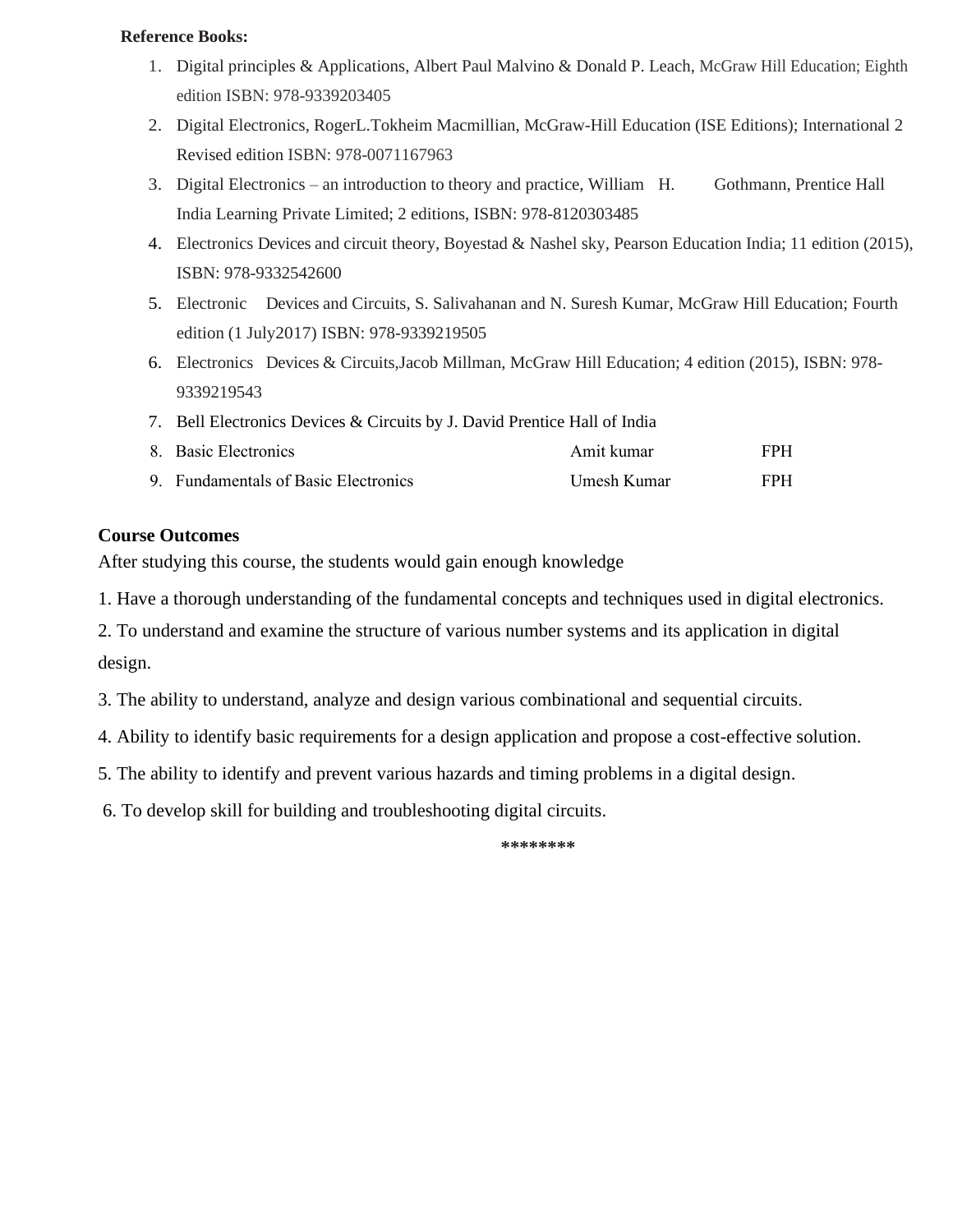## **INTRODUCTION TO ELECTRIC POWER GENERATION SYSTEMS LABORATORY (ELECTRICAL ENGINEERING GROUP)**

| <b>Subject Code</b> |   | Practical                      |    |                   |  |    | Credits |
|---------------------|---|--------------------------------|----|-------------------|--|----|---------|
| 2020306             |   | <b>No. of Periods Per Week</b> |    | <b>Full Marks</b> |  | 50 |         |
|                     |   | m                              |    | <b>ESE</b>        |  | 50 |         |
|                     | — |                                | 02 | <b>Internal</b>   |  | 15 | 01      |
|                     |   |                                |    | <b>External</b>   |  | 35 |         |

### **Course Objectives:**

## **CONTENTS: PRACTICAL**

The aim of this course is to help the student to attain the following industry identified competency through various teaching learning experiences:

- Maintain the efficient operation of various electric power generating plants.
- The capability to incorporate the knowledge of electrical power generation in other field of science, engineering and economics.

### **Practical's:**

- 1. Identify the routine maintenance part of the coal fired thermal power plant and gas fired thermal power plant after watching a video programme.
- 2. Assemble and dismantle a small diesel generator power plant.
- 3. Identify the routine maintenance part soft he nuclear fired thermal power plant after watching a video programme.
- 4. Identify the routine maintenance part soft he large hydro power plant after watching a video programme
- 5. Identify the routine maintenance parts of the micro hydro power plant after watching a video programme.
- 6. Assemble a micro hydro power plant and then dismantle it.
- 7. Assemble and dismantle of the parabolic trough or parabolic dish Concentrated Solar Power (CSP)plant.
- 8. Assemble the solar PV plant to produce electric power and then dismantle it.
- 9. Assemble and dismantle a small biogas plant to generate electric power
- 10. Identify the routine maintenance parts of the large wind power plant after watching a video programme.
- 11. Assemble a horizontal axis small wind turbine to produce electric power
- 12. Dismantle a horizontal axis small wind turbine.
- 13. Assemble a vertical axis small wind turbine o produce electric power and then dismantle it.
- 14. Identify the routine maintenance part soft he horizontal axis small wind turbine after watching a video programme.
- 15. Identify the routine maintenance parts of the vertical axis small wind turbine after watching a video programme.

### **Course Outcomes:**

The theory, practical experiences and relevant soft skills associated with this course are to be taught and implemented, so that the student demonstrates the following industry-oriented Cos associated with the abovementioned competency:

- a) Maintain the optimized working of the thermal power plant.
- b) Maintain the optimized working of large and micro hydro power plants.
- c) Maintain the optimized working of solar and biomass-based power plants.
- d) Maintain the optimized working of wind power plants.
- e) Select the adequate mix of power generation based on economic operation.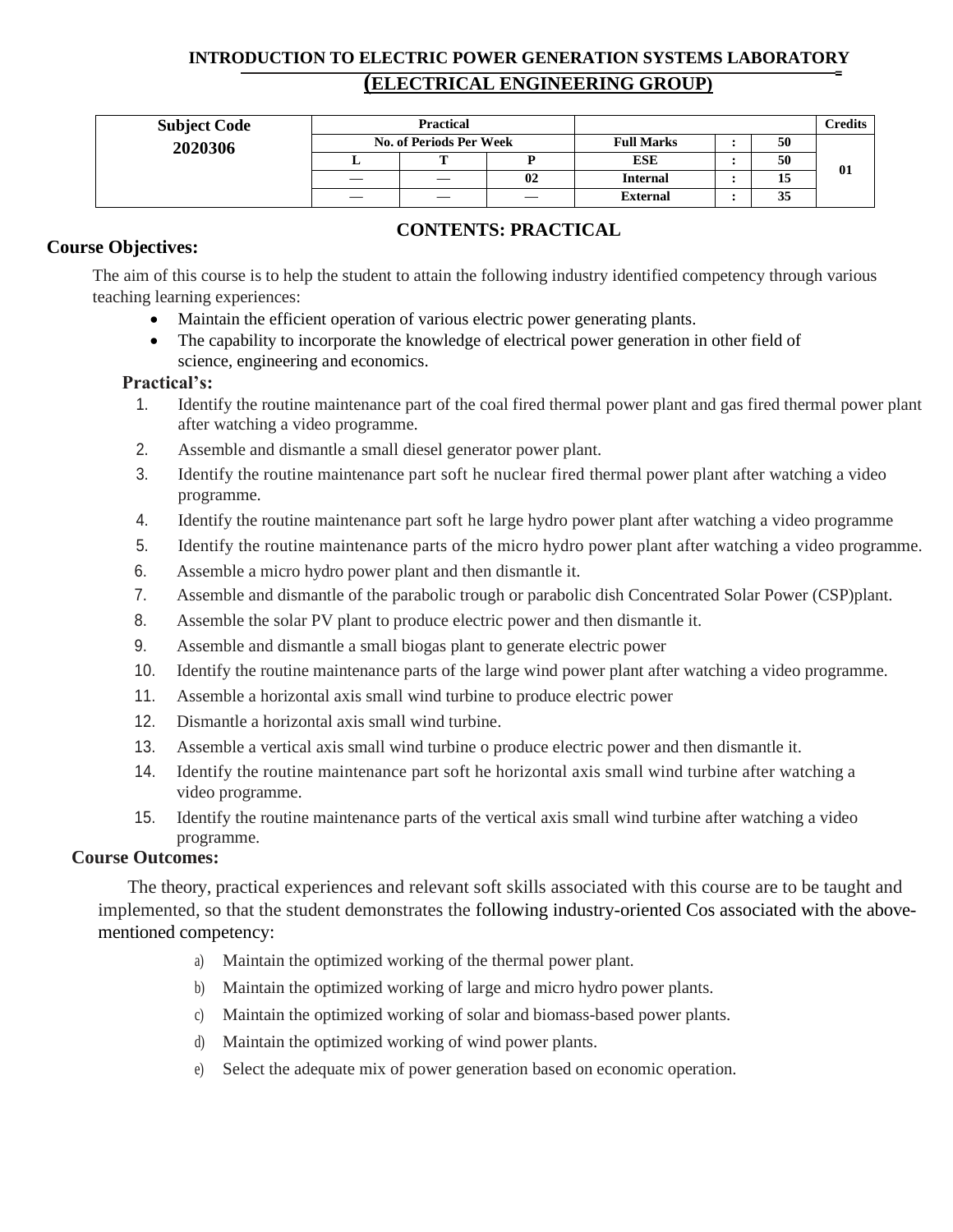## **ELECTRIC CIRCUITS LABORATORY (ELECTRICAL ENGINEERING GROUP)**

| <b>Subject Code</b> | <b>Practical</b>               |  |                          |                   |  |    | <b>Predits</b> |
|---------------------|--------------------------------|--|--------------------------|-------------------|--|----|----------------|
|                     | <b>No. of Periods Per Week</b> |  |                          | <b>Full Marks</b> |  | 50 |                |
| 2020307             |                                |  |                          | <b>ESE</b>        |  | 50 |                |
|                     |                                |  | 02                       | <b>Internal</b>   |  | 13 | 01             |
|                     |                                |  | $\overline{\phantom{a}}$ | <b>External</b>   |  | 33 |                |

### **CONTENTS: PRACTICAL**

### **Course objectives:**

The aim of this course is to help the student to attain the following industry identified competency through various teaching learning experiences:

- Maintain electrical systems by applying AC and DC circuit fundamentals. Impart a basic knowledge of electrical quantities such as current, voltage, power, energy and frequency to understand the impact of technology in a global and societal context.
- Provide working knowledge for the analysis of basic DC and AC circuits used in electrical and electronic devices.

### **practical's**

- 1. Use dual trace oscilloscope to determine A.C voltage and current response in given R L,C circuit.
- 2. Use voltmeter, ammeter, wattmeter to determine active, reactive and apparent power consumed in given R-L series circuit. Draw phase or diagram.
- 3. Use voltmeter, ammeter to determine active, reactive and apparent power consumed in given R-C series circuit. Draw phasor diagram.
- 4. Use voltmeter, ammeter, wattmeter to determine active, reactive and apparent power consumed in given R-L-C series circuit. Draw phase or diagram.
- 5. Use variable frequency supply to creature sonance in given series R-L-C circuit or by using variable inductor or variable capacitor.
- 6. Use voltmeter, ammeter, and wattmeter to determine current, power factor active, reactive and apparent power in R-C parallel A.C. circuit.
- 7. Use voltmeter, ammeter, wattmeter, power factor meter to determine current, p.f., active, reactive and apparent power for given R-L-C parallel circuit with series connection of resistor and inductor in parallel with capacitor.
- 8. Use variable frequency supply create resonance in given parallel R-L-C circuit or by using variable inductor or capacitor.
- 9. Use voltmeter, ammeter, wattmeter, pf meter to determine line and phase quantities of voltage and current for balanced three phases tar and delta connected load and calculate active, reactive, and apparent power. Draw phasor diagram.
- 10. Use voltmeter, ammeter, watt meter, pf meter to determine line and phase quantities of voltage and current for unbalanced three phases tar and delta connected load and calculate active, reactive, and apparent power. Draw phase or diagram.
- 11. Use voltmeter, ammeter to determine current through the given branch of electric network by applying mesh analysis.
- 12. Use voltmeter, ammeter to determine current through the given branch of electric network by applying node analysis.
- 13. Use voltmeter, ammeter to determine current through the given branch and voltage across the given element of circuit by applying superposition theorem.
- 14. Use voltmeter, ammeter to determine equivalent circuit parameter in a given circuit by applying Thevenin's theorem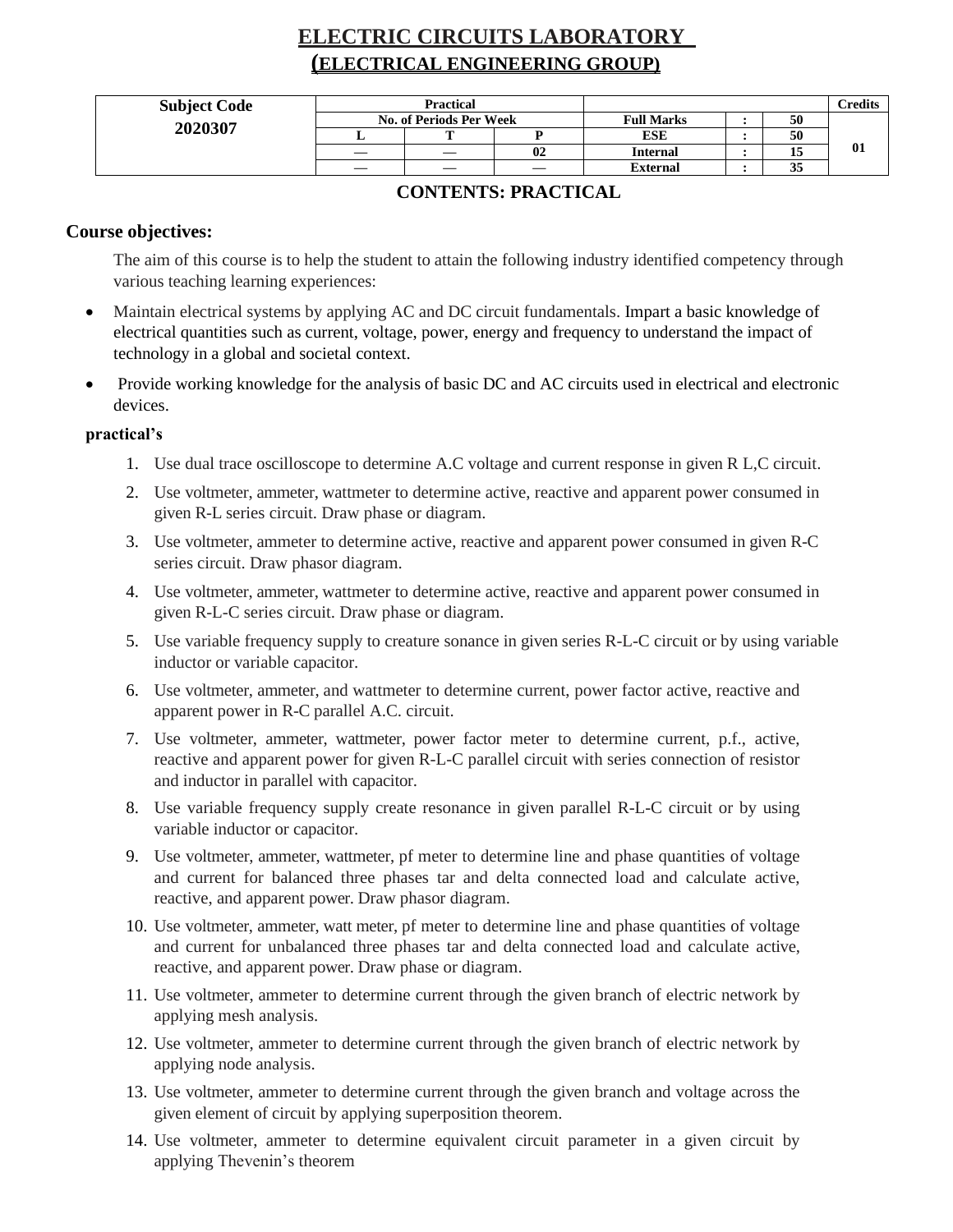- 15. Use voltmeter, ammeter to determine equivalent circuit parameter in a given circuit by applying Norton's theorem
- 16. Use voltmeter, ammeter to determine load resistance for maximum power transfer for a given circuit by applying maximum power transfer theorem.

### **Course outcomes:**

The theory, practical experiences and relevant soft skills associated with this course are to be taught and implemented, so that the student demonstrates the following industry-oriented project associated with the above-mentioned competency:

- Trouble shoot problems related to single phase A.C series circuits.
- Trouble shoot problems related to single phase A.C parallel circuits.
- Troubleshoot problems related to three phase circuits.
- Use principles of circuit analysis to trouble shoot electric circuits.
- Apply network theorems to troubleshoot electric circuits.

\*\*\*\*\*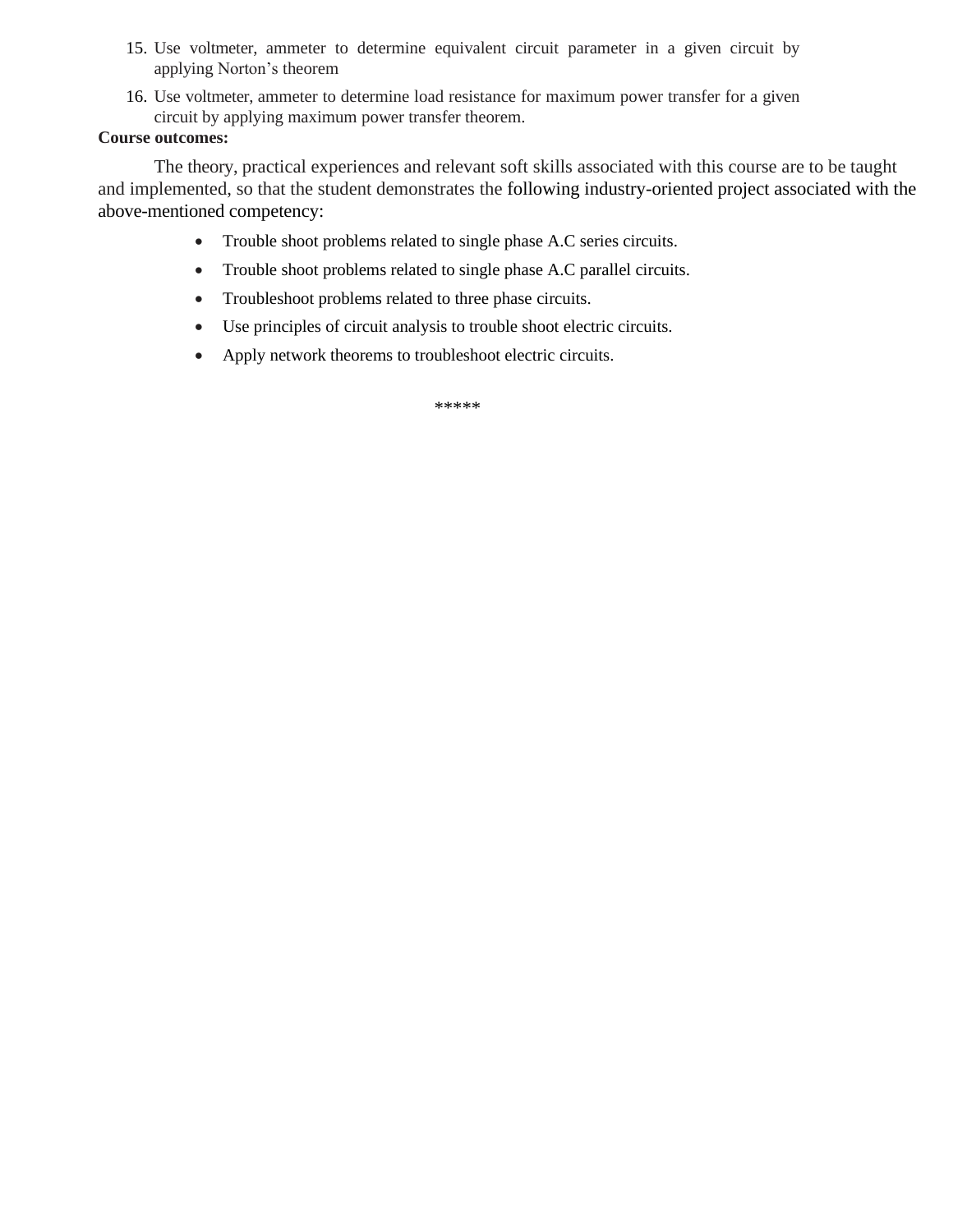# **WEB TECHNOLOGY LAB**

|                | <b>Practical</b> |                          |                         | No. of period in one session: | Credits |  |
|----------------|------------------|--------------------------|-------------------------|-------------------------------|---------|--|
| <b>SUBJECT</b> |                  |                          | No. of Periods per Week | <b>Full Marks:</b>            | 25      |  |
| <b>CODE:</b>   |                  | $\mathbf{T}$             | P/S                     | <b>ESE</b>                    | 25      |  |
| 2018308        |                  | $\overline{\phantom{0}}$ | 02                      | Internal                      | 07      |  |
|                |                  |                          |                         | External                      | 18      |  |

### **Course Learning Objectives:**

This Lab course is intended to practice whatever is taught in theory class of 'Web Technologies'. Some of the things that should necessary be covered in lab.

## **Course outcomes:**

Student will be able to program web applications using and will be able to do the following:

- Use LAMP Stack for web applications
- Write simple applications with Technologies like HTML, Java script, AJAX, PHP
- Connect to Database and get results
- Parse XML files Student will be able to develop/build a functional website with full features.

|            | Hrs.                                                                                                                                                                         | <b>Marks</b> |  |
|------------|------------------------------------------------------------------------------------------------------------------------------------------------------------------------------|--------------|--|
| $Unit - 1$ | Home page Development static pages (using Only HTML) of an online<br>Book store.                                                                                             | 04           |  |
| Unit $-2$  | Write a JavaScript to design a simple calculator to perform the<br>following operations: sum, product, difference and quotient.                                              | 06           |  |
| Unit $-3$  | Write a PHP program to display a digital clock which displays the<br>current time of the server.                                                                             | 06           |  |
| Unit $-4$  | Write an HTML code to display your CV on a web page.                                                                                                                         | 04           |  |
| Unit $-5$  | Write an XML program to display products.                                                                                                                                    | 05           |  |
| Unit $-6$  | Create a web page with all types of Cascading style sheets.                                                                                                                  | 06           |  |
| Unit $-7$  | Write a PHP program to display a digital clock which displays the<br>current time of the server.                                                                             | 05           |  |
| Unit $-8$  | Write a JavaScript that calculates the squares and cubes of the numbers<br>from 0 to 10 and outputs HTML text that displays the resulting values<br>in an HTML table format. | 04           |  |

This is a skill course. More student practice and try to find solution on their own, better it will be. **Reference Books:** 

1. "Web Technologies--A Computer Science Perspective", Jeffrey Jackson

2. "Internet & World Wide Web How to Program", Deitel, Deitel, Goldberg, Pearson Education

3. "Web programming- Building Internet Application", Chris Bales

4. Web Applications: Concepts and Real-World Design, Knuckles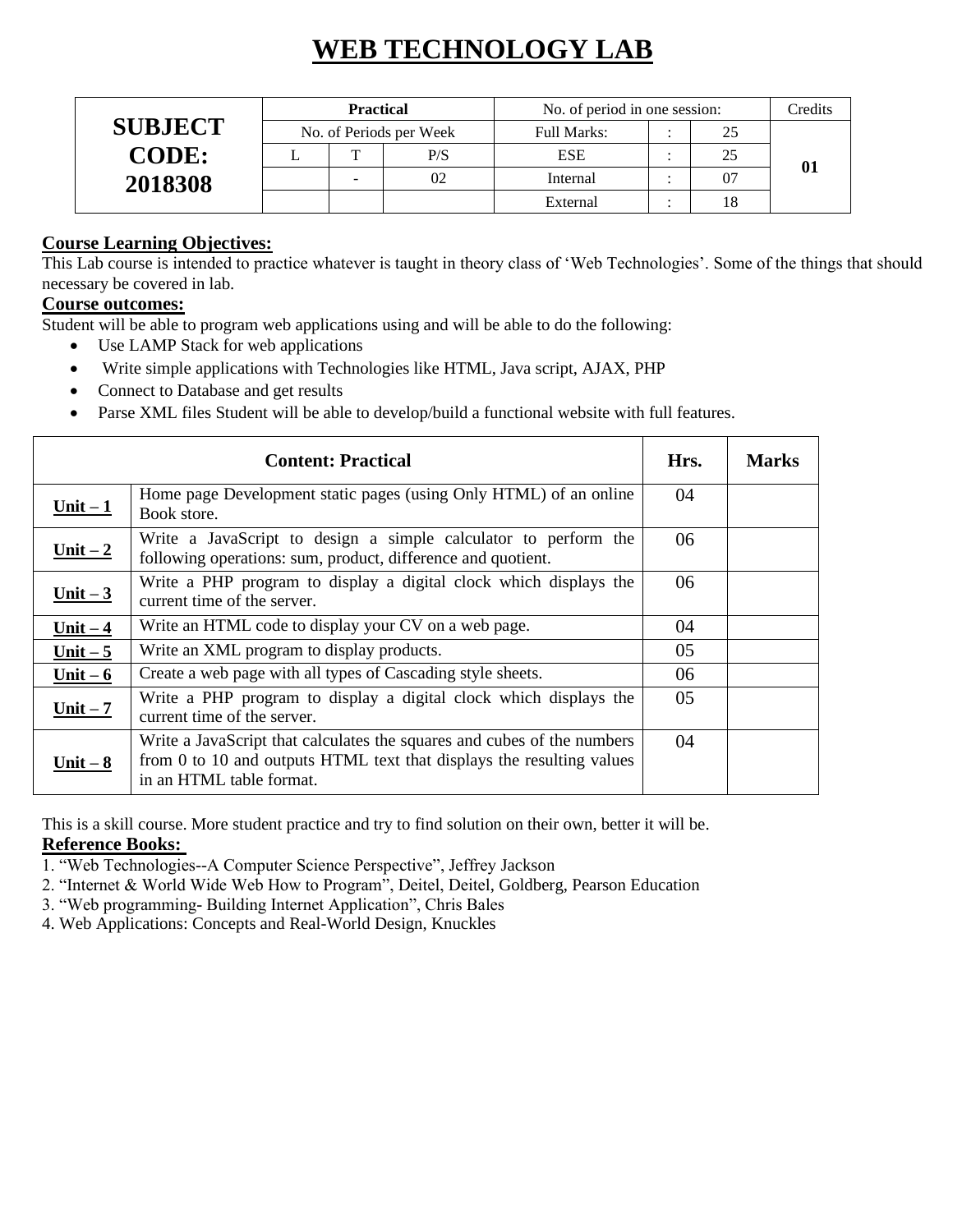## **ELECTRICAL AND ELECTRONIC MEASUREMENTS LABORATORY (ELECTRICAL ENGINEERING GROUP)**

| <b>Subject Code</b> | <b>Practical</b>        |   |    |                   |  |    | Credits |
|---------------------|-------------------------|---|----|-------------------|--|----|---------|
| 2020309             | No. of Periods Per Week |   |    | <b>Full Marks</b> |  | 25 |         |
|                     |                         | - |    | <b>ESE</b>        |  | 25 | 01      |
|                     |                         |   | 02 | <b>Internal</b>   |  | 07 |         |
|                     |                         |   |    | <b>External</b>   |  | 18 |         |

## **CONTENTS: PRACTICAL**

### **Course objectives:**

The aim of this course is to help the student to attain the following industry identified competency through various teaching learning experiences:

- Use relevant measuring instrument in different electrical applications.
- Identify the various parameters that are measurable in electronic instrumentation.
- Employ appropriate instruments to measure given sets of parameters.
- Practice the construction of testing and measuring set up for electronic systems.
- To have a deep understanding about instrumentation concepts which can be applied to Control systems.

### **Practical's:**

- 1. Identify measuring instruments on the basis of symbol son dial, type, accuracy, class position and scale.
- 2. Identify the components of PMMC and MI instruments.
- 3. Troubleshoot PMMC and MI instruments.
- 4. Measure AC and DC quantities in a working circuit.
- 5. Extend range of ammeter and volt meter by using (i) shunt and multiplier (ii) CT and PT.
- 6. Use Clamp-on meter for measurement of AC/DC current, AC/DC voltage.
- 7. Use electro-dynamic watt-meter for measurement of power in a single-phase circuit
- 8. Troubleshoot electro dynamic watt-meter for measurement of power in a single-phasecircuit
- 9. Use single watt meter for measurement of active and reactive power of three phase balanced load.
- 10. Use two watt-meters for measuring active power of three-phase balanced load.
- 11. Calibrate single phase electronic energy meter by direct loading.
- 12. Troubleshoot single phase electronic energy meter.
- 13. Use digital multi-meter for measurement of AC/DC current, AC/DC voltage.
- 14. Use Kelvin's double bridge for measurement of low resistance.
- 15. Use voltmeter and ammeter method for measurement of medium resistance.
- 16. Use Megger for insulation resistance measurements.
- 17. Use earth tester for measurement of earth resistance.
- 18. Use CRO for the Measurement of supply frequency in single-phase circuit.
- 19. Use Tri-vector meter for measuring kW, and kVA of a power line.

### **COURSE OUTCOMES:**

The theory, practical experiences and relevant soft skills associated with this course are to be taught and implemented, so that the student demonstrates the following industry-oriented Cos associated with the above-mentioned competency:

- a) Check the working of the electrical measuring instrument.
- b) Usedifferenttypesofmeasuringinstrumentsformeasuringvoltageandcurrent.
- c) Usedifferenttypesofmeasuringinstrumentsformeasuringelectricpower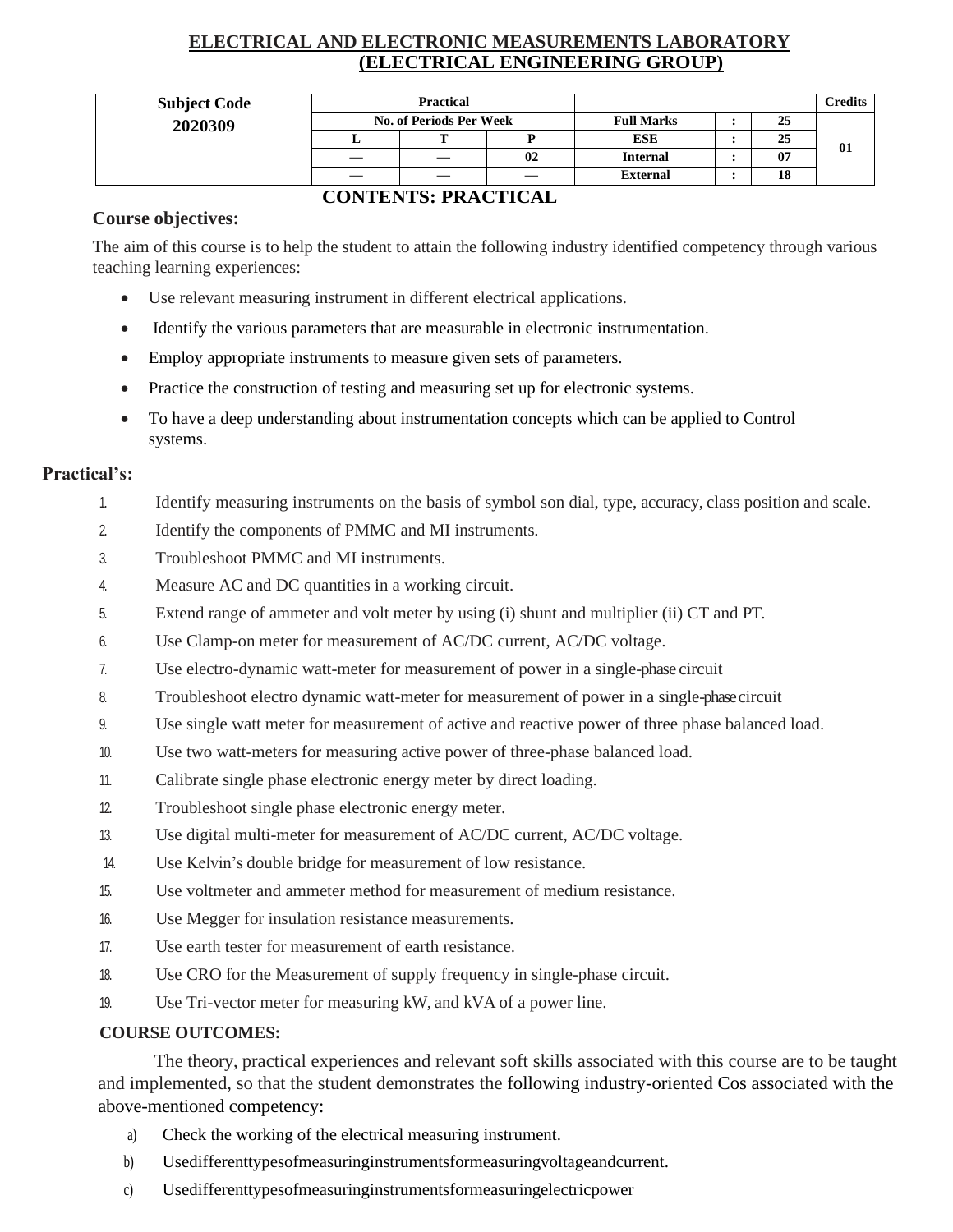## **ELECTRIC MOTORS AND TRANSFORMERS LABORATORY (ELECTRICAL ENGINEERING GROUP)**

| <b>Subject Code</b> | <b>Practical</b>               |    |     |                   |  |    | Credits |
|---------------------|--------------------------------|----|-----|-------------------|--|----|---------|
| 2020310             | <b>No. of Periods Per Week</b> |    |     | <b>Full Marks</b> |  | 50 |         |
|                     |                                |    |     | <b>ESE</b>        |  | 50 | 01      |
|                     |                                | —  | 02  | <b>Internal</b>   |  | 15 |         |
|                     |                                | __ | --- | <b>External</b>   |  | 35 |         |

### **CONTENTS: PRACTICAL**

### **Course objectives:**

The aim of this course is to help the student to attain the following industry identified competency through various teaching learning experiences:

- Provide the basic concept of DC machines and Transformers.
- Develop the skills of the students in the areas of machines and transformers by identifying the current problem in the industries and bring solutions through research.
- Diagnose the condition of DC machines and Transformers.
- Maintain electric motors and transformers.

### **Practical's:**

- 1. Dismantle a DC machine.
- 2. Reverse the direction of rotation of the DC shunt motor.
- 3. Perform brake test on DC shunt motor.
- 4. Control the speed of DC shunt motor by different methods.
- 5. Control the speed of DC series motor by different methods.
- 6. Perform the brake test on DC series motor.
- 7. Check the functioning of single-phase transformer.
- 8. Determine regulation and efficiency of single-phase transformer by direct loading.
- 9. Perform open circuit and short circuit test on single phase transformer to determine equivalent circuit constants, voltage regulation and efficiency.
- 10. Perform parallel operation of two single phase transformers to determine the load current sharing.
- 11. Performparalleloperationoftwosinglephasetransformersanddeterminetheapparentandrealpow er load sharing.
- 12. Performpolaritytestonasingle-phasetransformerwhosepolaritymarkingsaremasked.
- 13. Performphasingouttestonathree-phasetransformerwhosephasemarkingsaremasked.
- 14. Connecttheauto-transformerinstep-upandstep-downmodesnotingtheinput/outputreadings.
- 15. Check the functioning of the CT, PT and isolation transformer.
- 16. Test the pulse transformer.

#### **Course outcomes:**

The theory, practical experiences and relevant soft skills associated with this course are to be taught and implemented, so that the student demonstrates the following industry-oriented Cos associated with the above-mentioned competency:

- a) Maintain different types of DC generators.
- b) Maintain different types of DC motors.
- c) Maintain single phase transformer.
- d) Maintain three phase transformers.
- e) Maintain different types of special purpose transformers used in different applications.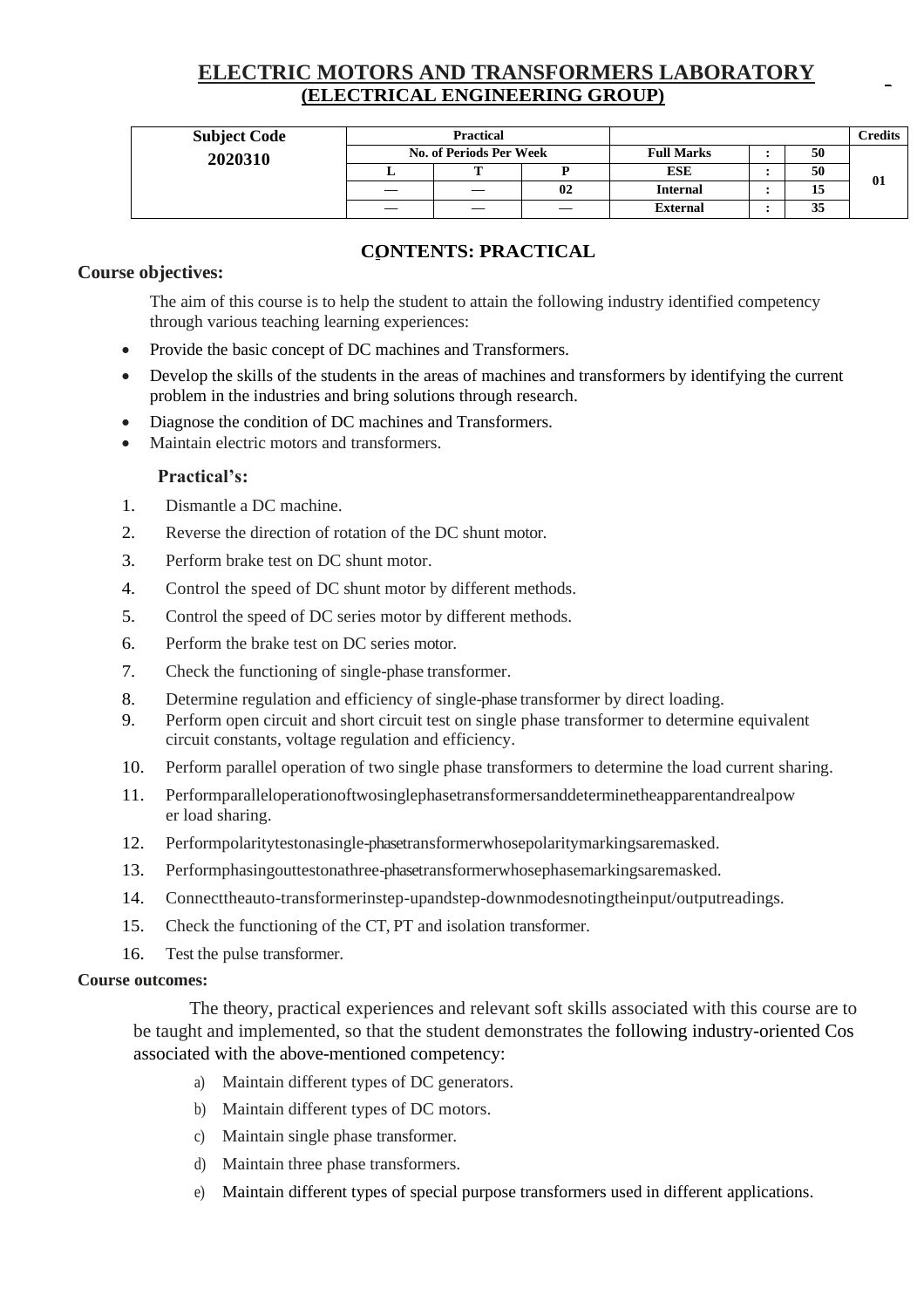## **PYTHON (Term Work)**

### **(ELECTRICAL ENGINEERING GROUP)**

|                     |                         | <b>Term Work</b> |             |                   |  |    | <b>Predits</b> |
|---------------------|-------------------------|------------------|-------------|-------------------|--|----|----------------|
| <b>Subject Code</b> | No. of Periods Per Week |                  |             | <b>Full Marks</b> |  | 25 |                |
| 2018311             |                         |                  | <b>P/TW</b> |                   |  |    | 01             |
|                     |                         |                  | 02          | <b>Internal</b>   |  | 07 |                |
|                     |                         |                  |             | <b>External</b>   |  | 18 |                |

|           | <b>CONTENTS: Practical</b>                                                                                                                                                             | Hrs. | <b>Marks</b> |
|-----------|----------------------------------------------------------------------------------------------------------------------------------------------------------------------------------------|------|--------------|
| $UNIT-01$ | Write a program to demonstrate basic data type in python.                                                                                                                              |      |              |
| $UNIT-02$ | Write a program to compute distance between two points taking<br>input from the user (Pythagorean Theorem)                                                                             |      |              |
| $UNIT-03$ | Write a python program Using for loop, write a program that prints<br>out the decimal equivalent of $1+\frac{1}{2}+\frac{1}{3}1/n$                                                     |      |              |
| $UNIT-04$ | Write a Python program to find first n prime numbers.<br>Write a program to demonstrate list and tuple in python.                                                                      |      |              |
| $UNIT-05$ | Write a program using a for loop that loops over a sequence.<br>Write a program using a while loop that asks the user for a number<br>and prints a countdown from that number to zero. |      |              |
| $UNIT-06$ | Write a Python Program to add matrices.<br>Write a Python program to multiply matrices.                                                                                                |      |              |
| $UNIT-07$ | Write a Python program to check if a string is palindrome or not.                                                                                                                      |      |              |
| $UNIT-08$ | Write a Python program to Extract Unique values dictionary values                                                                                                                      |      |              |
| $UNIT-09$ | Write a Python program to read file word by word<br>Write a Python program to Get number of characters, words.                                                                         |      |              |
| $UNIT-10$ | Write a Python program for Linear Search                                                                                                                                               |      |              |

### **References Books:**

- 1. Taming Python by Programming, Jeeva Jose, Khanna Publishing House
- 2. Starting Out with Python, Tony Gaddis, Pearson
- 3. Core Python Programming, Wesley J. Chun, Prentice Hall
- 4. Python Programming: Using Problem Solving Approach, Reema Thareja, Oxford University
- 5. Introduction to Computation and Programming Using Python. John V. Guttag, MIT Press.